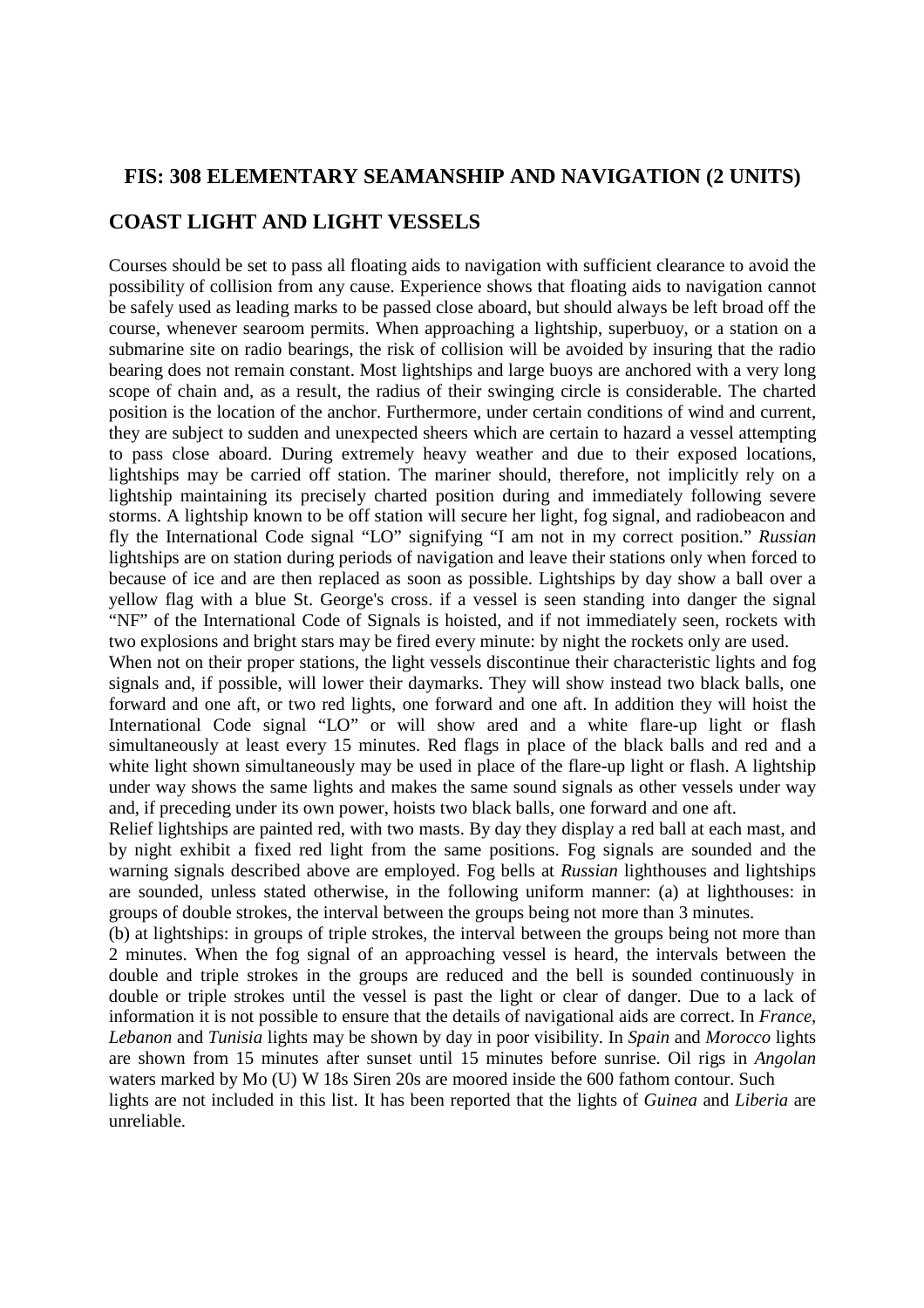# **Coast Guard Regulations for Boat Lighting**



The Coast Guard requires lights on all boats between sunset and sunrise.

The United States Coast Guard sets regulations for all vessels that travel any waterway in the U.S. Lights on boats perform the same function they do on automobiles, and more. Lights not only alert other boats to your location, they tell them what kind of boat you are on. Each type of boat has specific regulations to make it easy to recognize.

# **Power Boat Light Requirements**

1. Boats under power include sailboats with an optional engine. Boats less than 39.4' need either a white masthead light and white stern light or a single all-around white light. On boats less than 39.4' lights are required on each side, a separate light on each side (red on the port side, and green on the starboard side) or a single red/green light with the beams oriented in the proper directions. Boats over 39.5' must have separate masthead and stern white lights. Other lights requirements for larger boats are the same as for smaller ones. Boats more than 164' require a second masthead light positioned higher than the original forward white light.

# **Sailboat (Powerless) Light Requirements**

2. All sailboats must have red/green side lights and a white stern light regardless of size. These may appear as a single tri-color light above mid-ship on the mast as long as all beams are oriented properly, i.e., red on the port side, green on the starboard side and white to the rear, or they can all be individual lights in the appropriate positions.

# **Visibility**

3. Size determines the visibility distance required on boat lights. The masthead light and stern light (or the single all-around light) on boats under 39.4' must be visible at a distance of two nautical miles in a 112.5-degree arc. On boats over 39.5' the masthead must be visible at a distance of three nautical miles; stern lights, or the all-around light, stays at two miles. Side lights on boats less than 39.4' require a visibility of one nautical mile; the distance increases to two nautical miles on boats over 39.5'.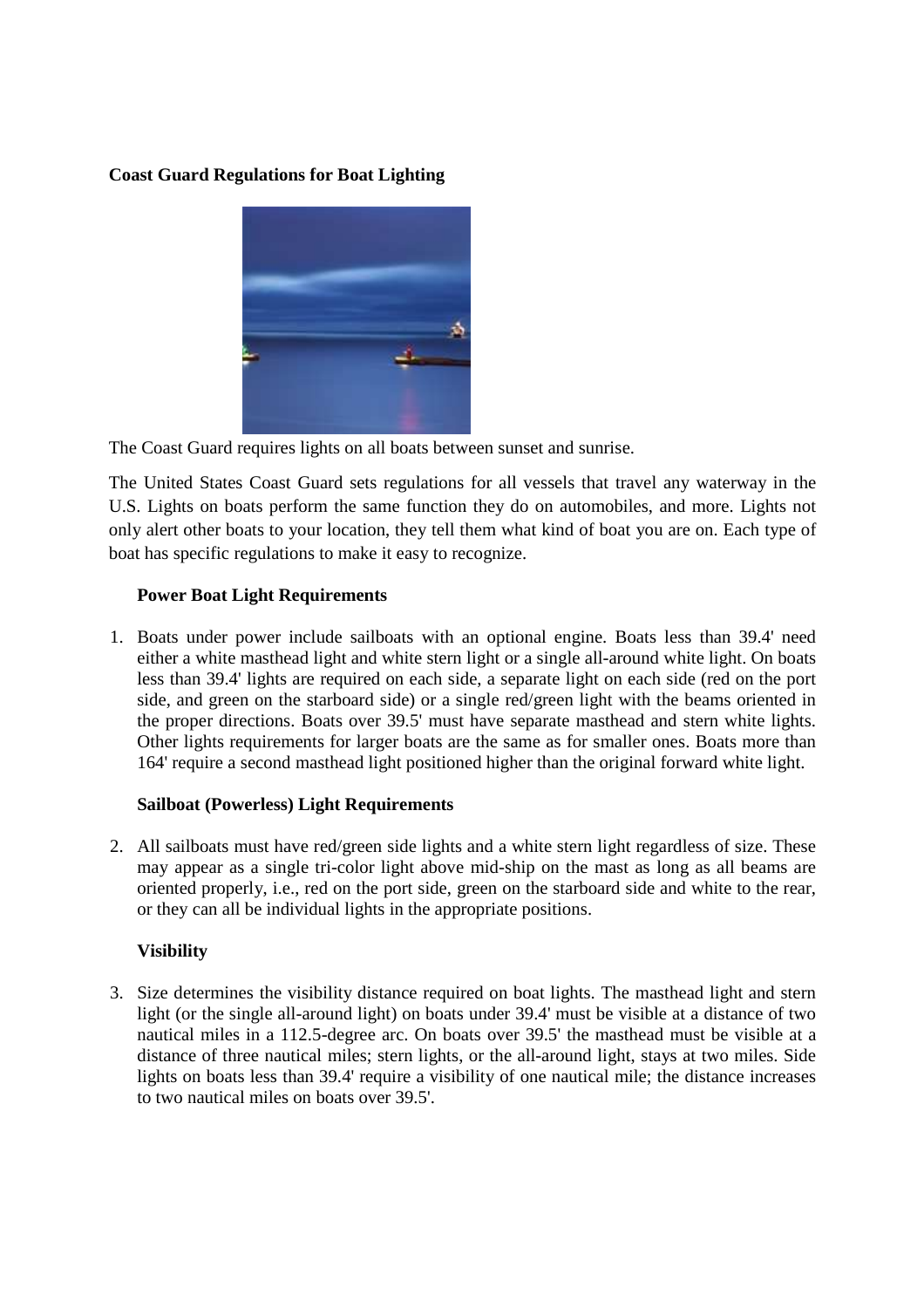#### **Placement**

4. Stay away from fancy fittings, in-hull lights or other unusual light fixtures either manufacturer installed or user installed. Some manufacturers attempt to make their boats stand out from others by creating unique designs for the lighting. Situations where lights are flush mounted or sunk into the hull obstruct the visibility of these types of configurations. Many of these fancy styles are not functional, and they are illegal. They do not comply with visibility requirements set by the U.S. Coast Guard.

#### State Boating Laws

5. States make their own laws regarding many boating regulations and have some that may not exist in other states. You are responsible for knowing what the laws are in the state where you plan on boating. However, those areas where the Coast Guard clearly demands compliance are not negotiable within each state. Lights, safety gear and other Coast Guard requirements are in effect regardless of where you are boating and are identical in all states. This is important because it allows boaters to recognize what they are looking at when they see light configurations in the dark, when it may be impossible to see any other part of another boat. The Coast Guard enforces all boating laws in all states. You must always allow a Coast Guard vessel to approach and officers to board your boat.

#### **Lightvessel**



Lightship Finngrundet, now a museum ship in Stockholm. The day markers can be seen on the masts.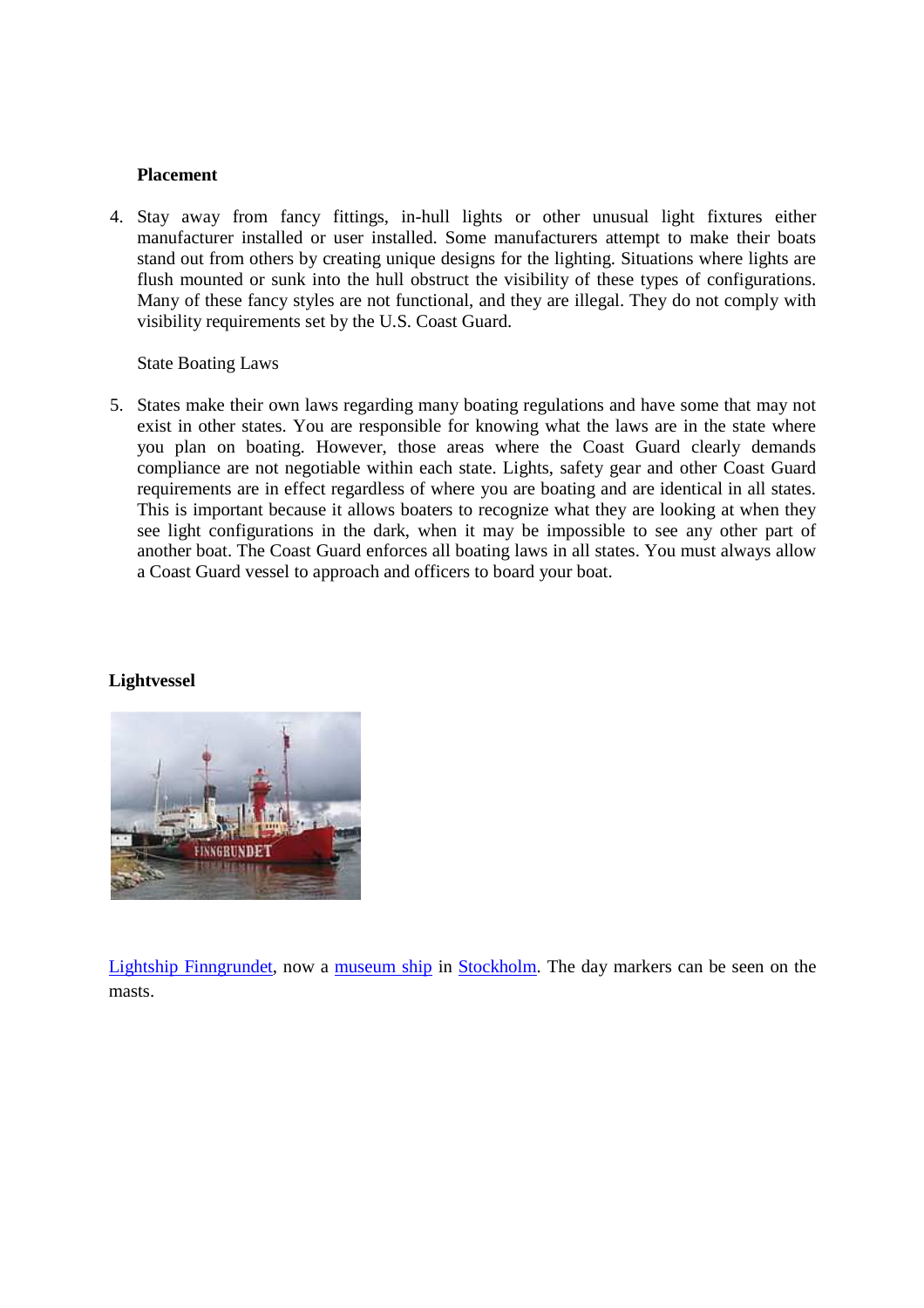

石

Fehmarnbelt Lightship, now a museum ship in Lübeck

A **lightvessel**, or **lightship**, is a ship which acts as a lighthouse. They are used in waters that are too deep or otherwise unsuitable for lighthouse construction. Although there is some record of fire beacons placed on ships in Roman times, the first modern lightvessel was off the sandbank at the mouth of the **River Thames** in **England**, placed there by its inventor Robert Hamblin in 1732. The type has become largely obsolete; some stations were replaced by lighthouses as the construction techniques for the latter advanced, while others were replaced by large automated buoys. become largely obsolete; some stations were replaced by<br>miques for the latter advanced, while others were replaced by<br>esign is the mounting of a light on a sufficiently tall mast.<br>which could be run up the mast and lowered . They are used in waters that are<br>Although there is some record of<br>ern lightvessel was off the <u>Nore</u> obsolete; some stations were replaced by<br>ter advanced, while others were replaced by<br>nting of a light on a sufficiently tall mast.

A crucial element of lightvessel design is the mounting of a light on a sufficiently tall mast. Initially this consisted of oil lamps which could be run up the mast and lowered for servicing. Initially this consisted of oil lamps which could be run up the mast and lowered for servicing.<br>Later vessels carried fixed lamps, which were serviced in place. Fresnel lenses were used as they became available, and many vessels housed these in small versions of the lanterns used on lighthouses. Some lightships had two masts, the second holding a reserve beacon in case the main light failed.

Initially the **hulls** were constructed of wood, with lines like those of any other small merchant ship. This proved to be unsatisfactory for a ship that was permanently anchored, and the shape of the hull evolved to reduce rolling and pounding. As iron and steel were used in other ships, so were they used in lightvessels, and the advent of steam and diesel power led to self-propelled and electrically lighted designs. Earlier vessels had to be towed to and from s ulls were constructed of wood, with lines like those of any other<br>ved to be unsatisfactory for a ship that was permanently anchored, a<br>ed to reduce rolling and pounding. As iron and steel were used in<br>d in lightvessels, an many vessels housed these in small versions of the lanterns used on tships had two masts, the second holding a reserve beacon in case the constructed of wood, with lines like those of any other small merchant unsatisfactor

Much of the rest of the ship was taken up by storage (for oil and the like) and crew accommodations. The primary duty of the crew was, of course, to maintain the light; but they also kept record of passing ships, observed the weather, and on occasion performed rescues. for oil and the like) and online.<br>
e, to maintain the light; but<br>
occasion performed rescues.

In the early 20th century, some lightships were fitted with warning bells, either mounted on the structure or lowered into the water, the purpose of which was to warn of danger in poor visibility and to permit crude estimation of the lightship relative to the approaching vessel. Tests conducted by Trinity House found that sound from a bell submerged some 18 feet (5.5 m) could In century, some lightships were fitted with warning bells, either mounted on the ered into the water, the purpose of which was to warn of danger in poor visibility crude estimation of the lightship relative to the approac m station.<br>1 and the like) and crew<br>maintain the light; but they<br>on performed rescues.<br>bells, either mounted on the<br>of danger in poor visibility<br>approaching vessel. Tests<br>some 18 feet (5.5 m) could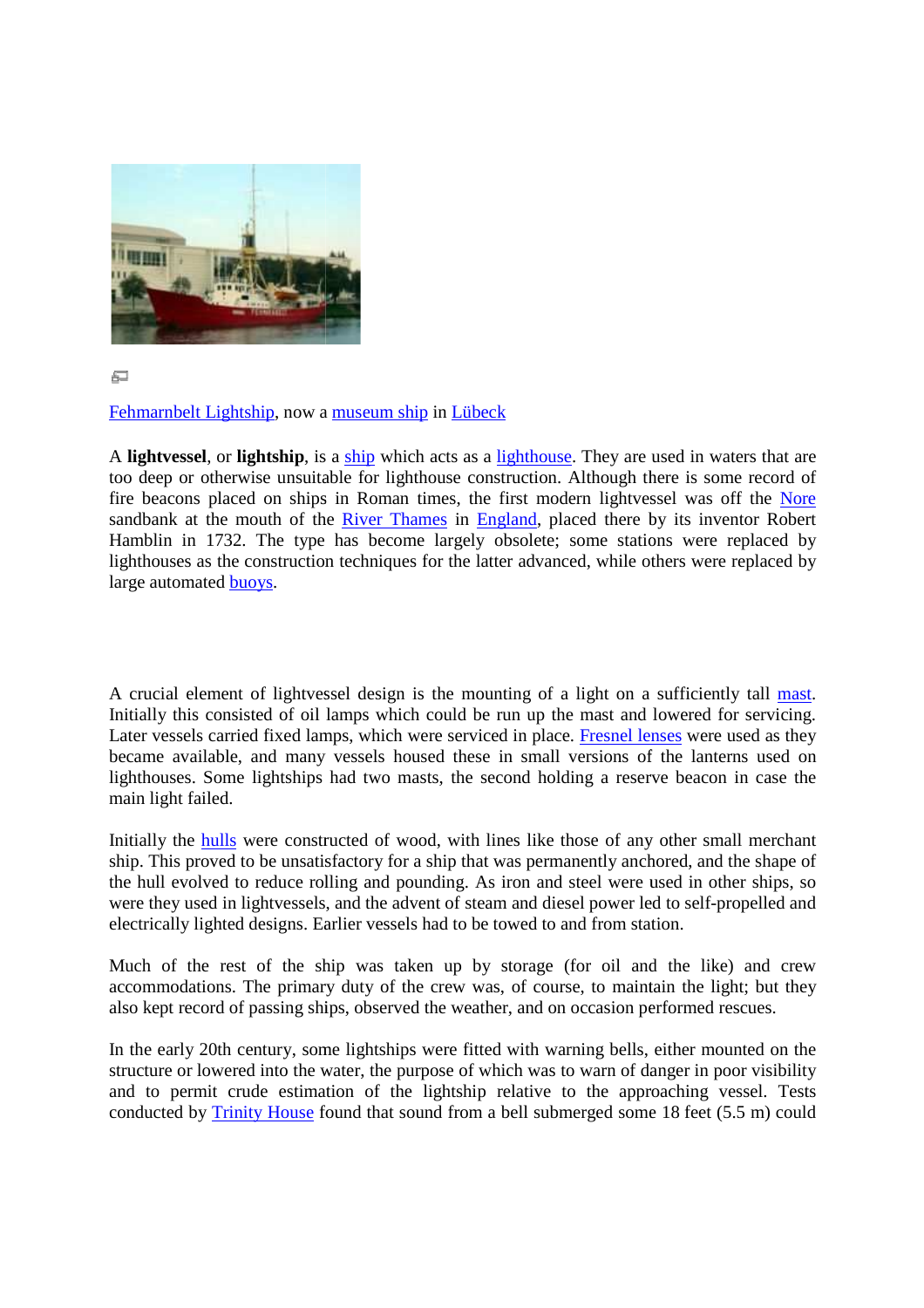be heard at a distance of 15 miles (24 km), with a practical range in operational conditions of 1–3 miles.



Lightship *Portsmouth* (LV-101) shows its mushroom anchor. It can be seen at downtown Portsmouth, Virginia, and is a part of the Naval Shipyard Museum.

Holding the vessel in position was an important aspect of lightvessel engineering. Early lightships used fluke anchors, which are still in use on many contemporary vessels. These were not very satisfactory, since a lightship has to remain stationary in very rough seas which other vessels can avoid, and these anchors are prone to dragging.

Since the early 19th century, lightships have used mushroom anchors, named for their shape, which typically weigh 3-4 tons. They were invented by Robert Stevenson. The first lightvessel equipped with one was an 82-ton converted fishing boat, renamed *Pharos*, which entered service on 15 September 1807 near to Bell Rock and had a 1.5 ton anchor. The effectiveness of these anchors improved dramatically in the 1820s, when cast iron anchor chains were introduced (the rule of thumb being 6 feet of chain for every foot depth of water).



LV-11 (originally British lightship Trinity House) is docked in Rotterdam, Netherlands, as "Breeveertien" serving as a restaurant.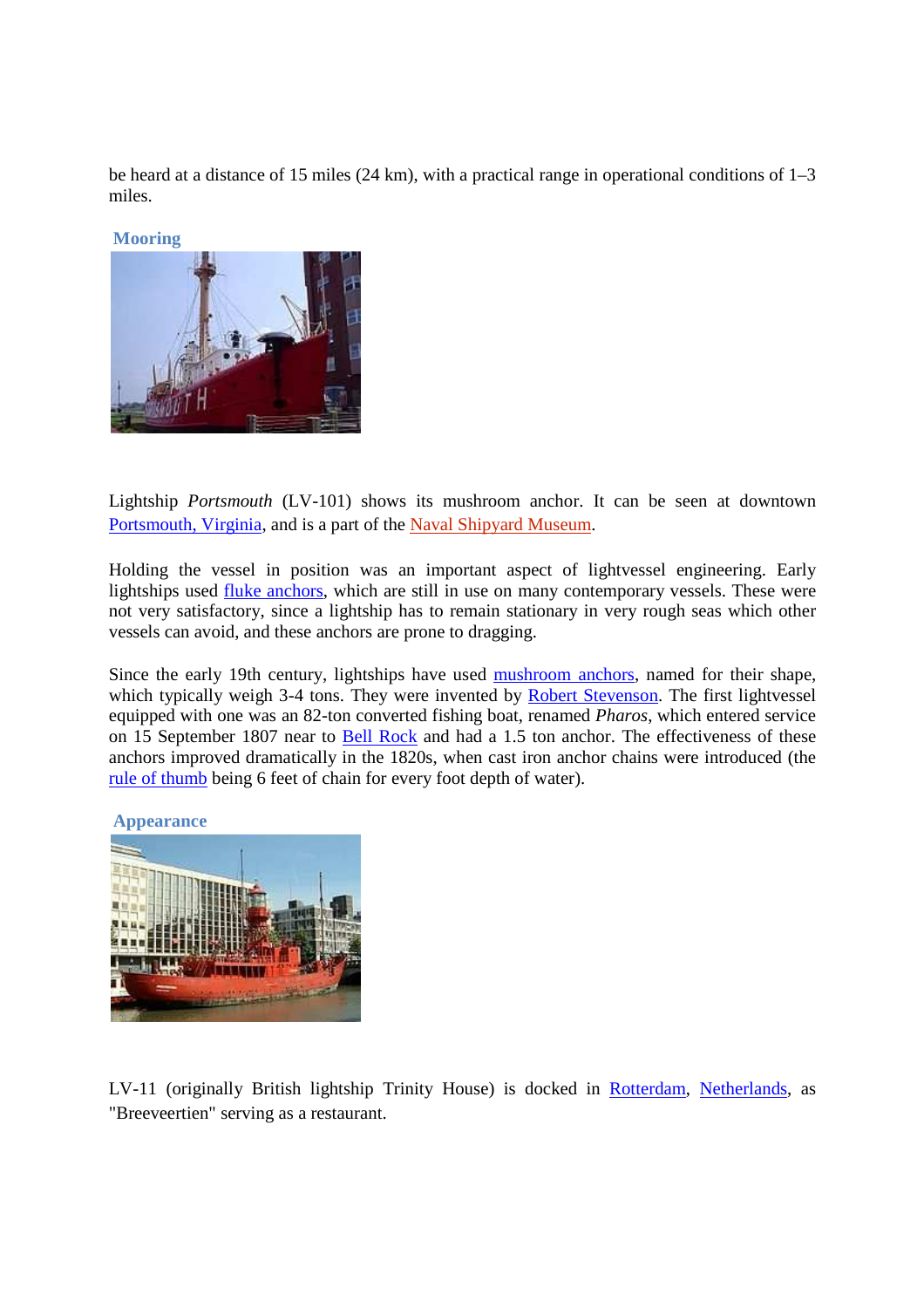

The North Carr Lightship showing large foghorn

As well as the light, which operated in the fog and also at night, from one hour before sunset to one hour after sunrise, early lightvessels were equipped with red (or very occasionally white) day markers at the tops of masts, which were the first things seen from an approaching ship. The designs varied: filled circles or globes, and pairs of inverted cones being the most common among them.

Later lightships, for purposes of visibility, normally had bright red hulls which displayed the name of the station in white upper case letters; relief light vessels displayed the word RELIEF instead. A few ships had differently coloured hulls. For example, the Huron Lightship was painted black since she was assigned the black buoy side of the entrance to the Lake Huron Cut. The lightvessel that operated at Minots Ledge, Cohasset, Mass. from 1854 until 1860 had a light yellow hull to make it visible against the blue-green seas and the green hills behind it.

# **Lightvessel service**

The first lightvessel conversion to solar power was made in 1995, and all vessels except the '20 class' have now been converted. The '20 class' is a slightly larger type of vessel that derives its power from diesel electric generators. Where a main light with a visible range in excess of 20 nautical miles (37 km) is required, a '20 class' vessel is used, as the main light from a Trinity House solar lightvessel has a maximum range of 19 nautical miles (35 km).

The first United States lightship was established at Chesapeake Bay in 1820, and the total number around the coast peaked in 1909 with 56 locations marked. Of those ships, 168 were constructed by the United States Lighthouse Service and six by the United States Coast Guard, which absorbed it in 1939. From 1820 until 1983, there were 179 lightships built for the U.S. government, and they were assigned to 116 separate light stations on four coasts (including the Great Lakes).

The first United States lightships were small wooden vessels with no propelling power. The first United States iron-hulled lightship was stationed at Merrill's Shell Bank, Louisiana, in 1847. Wood was still the preferred building material at the time because of lower cost and ability to withstand shock loading. Wooden lightships often survived more than 50 years in northern waters where the danger of rotting was reduced. Lightvessel 16 guarded Sandy Hook and Ambrose stations more than 80 years. Lightvessel 16 had both an inner hull and an outer hull with the space between filled with salt to harden the wood and reduce decay. Several lightships built with composite wood and steel hulls in 1897 proved less durable than either wood or steel.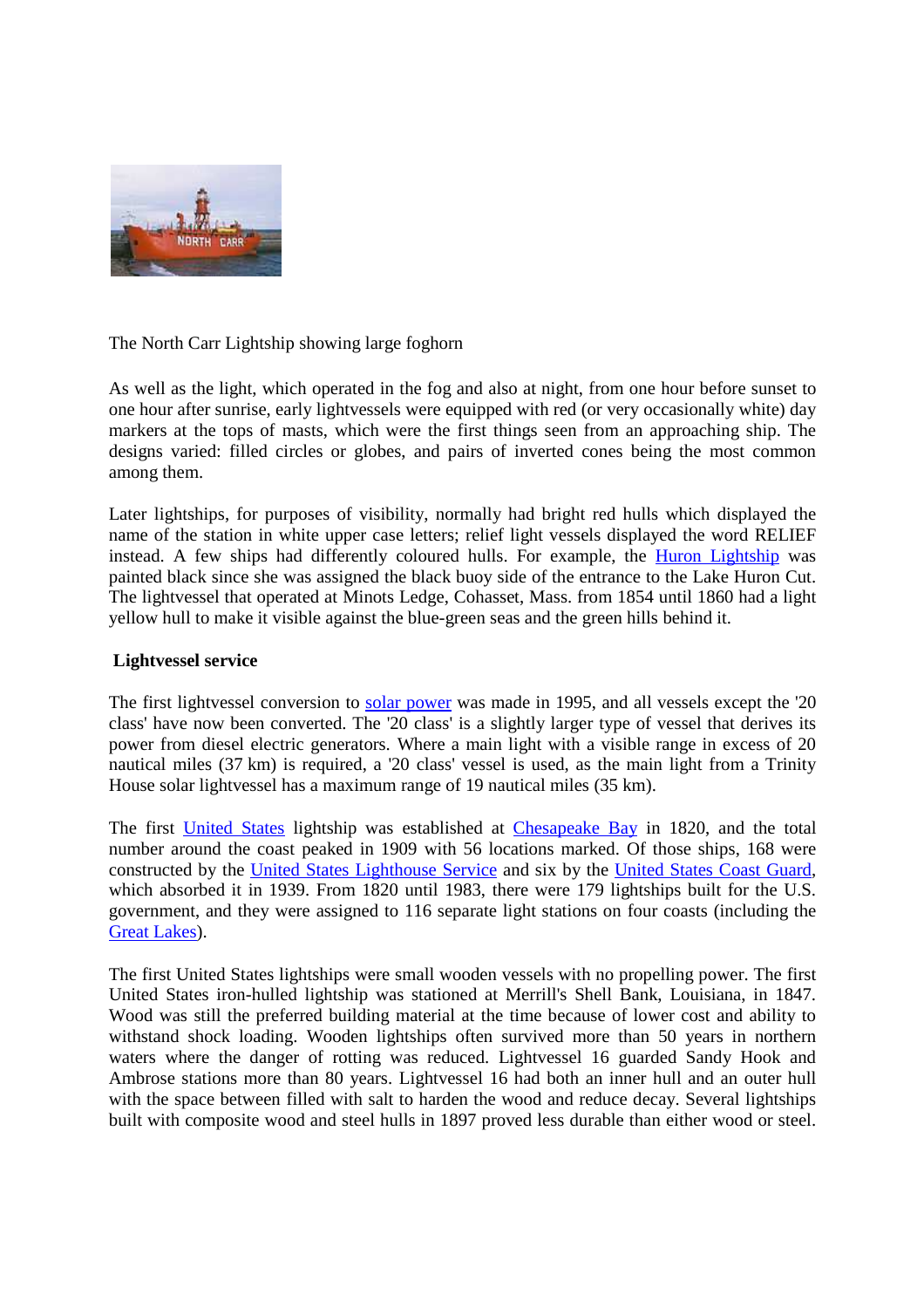The first modern steel lightship in United States service was lightvessel 44 built in 1882. One of the last United States wooden hulled lightships built, lightvessel 74, went into service at Portland, Maine, in 1902. The first United States lightships with steam engine propulsion were built in 1891 for service on the Great Lakes where seasonal ice required prompt evacuation of light stations to avoid destruction of the lightships.



Some lightships, like this one in Amsterdam, were also equipped with a foghorn for audible signals at foggy times.

# **LIFE SAVING AND FIRE FIGHTING EQUIPMENT AND METHODS**

Good seamanship skills are essential for staying safe on the water. Navigational skills will help get you from here to there safely and efficiently. Learn too how to be prepared for difficult conditions and what to do if an emergency strikes.

# **How to Rescue a Man Overboard in a Sailboat**

A man overboard (MOB), also called crew overboard (COB) or person overboard (POB), is a very serious boating emergency. Most boating deaths result from falling overboard. Sailors should know how to quickly return under sail to a person overboard in the water and stop the sailboat beside the person for recovery. Here are step-by-step descriptions of the best methods for sailors to do a man-overboard maneuver.

# **Seamanship - Preparing for a Sailing Crisis**

Sailing can rapidly become a crisis if something unexpected goes wrong - and it often does. Good seamanship calls for having the right equipment on board in case of a problem or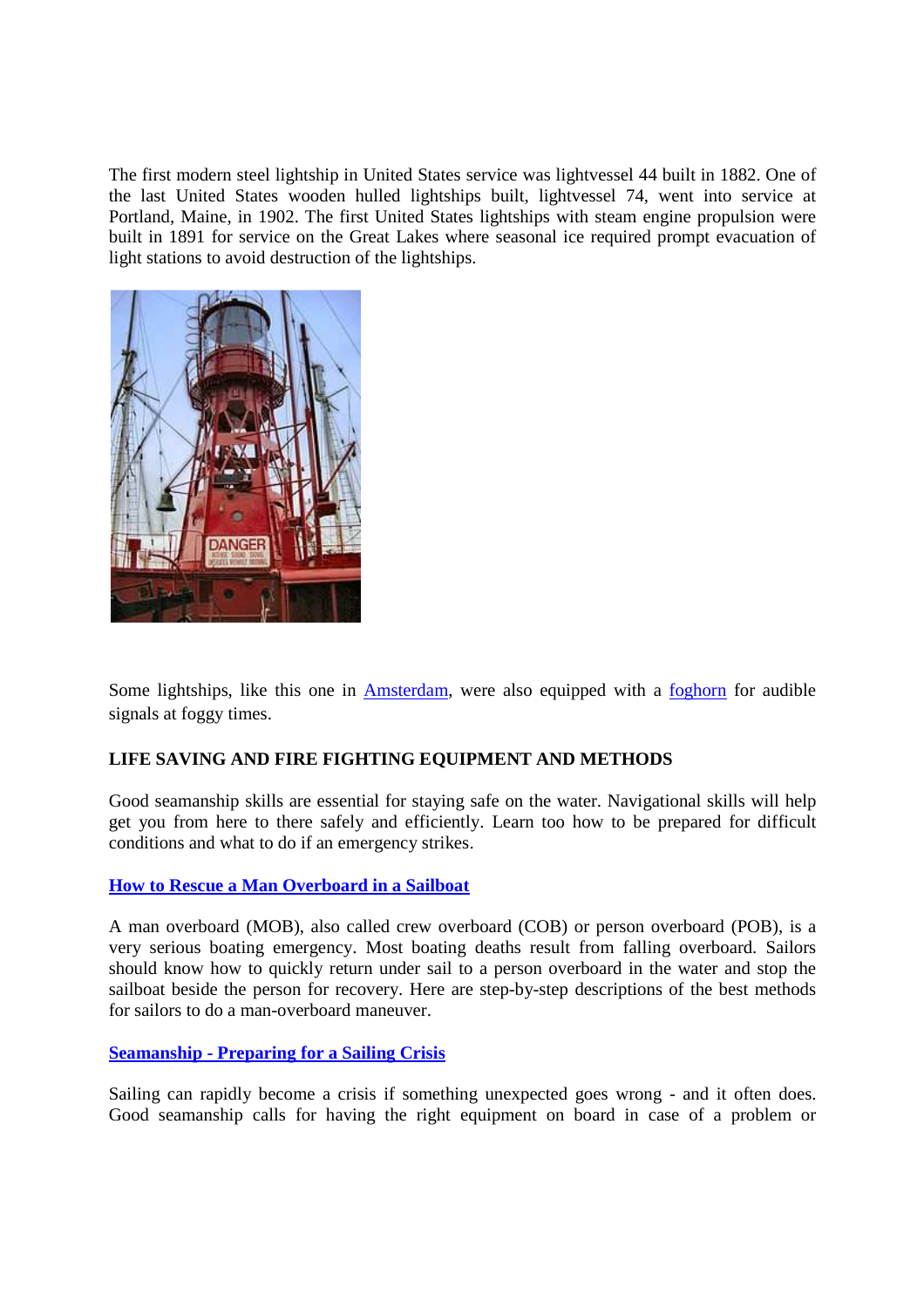emergency, as well as the knowledge of what to do. A good skipper stays prepared by thinking about "What if" scenarios and knowing what to do. Here are some common things that can go wrong and steps to take to be prepared.



#### **Principles for Man Overboard Rescue**

A man overboard (MOB), also called crew overboard (COB) or person overboard (POB), is a very serious boating emergency. Most boating deaths occur after falling overboard. Since you can't trust your engine to start immediately, and since most MOBs don't occur in flat water in calm conditions, you must know how to efficiently turn the boat around and return to and stop beside the person under sail.

First, remember these general principles for any MOB:

- 1. Immediately throw floating objects in the water near the person, including life rings, boat cushions - anything that will float, and the more the better. The person can hold onto these things to help stay afloat until you return - important even if the MOB is wearing a lifejacket. Things in the water also make it easier to locate the area of the MOB, which can be critical in high waves or at night.
- 2. Get all crew on deck to help. Assign one person to keep watching and pointing at the MOB at all times while the rest of you handle the boat.
- 3. Press the MOB button on your GPS unit or chartplotter, if you have one. You might think you can easily return to and find the person in the water, but it can be easy to lose track in poor conditions, and knowing the person's GPS position may be necessary.
- 4. Start the boat's engine, if you have one, to assist with or manage your return to the victim. Loosen the sheets as needed so that you're not fighting the sails when you turn. Remember to be in neutral or turn the engine off when you near the victim.

Next we'll look at the steps for maneuvering the boat under sail to return to and stop beside a man overboard.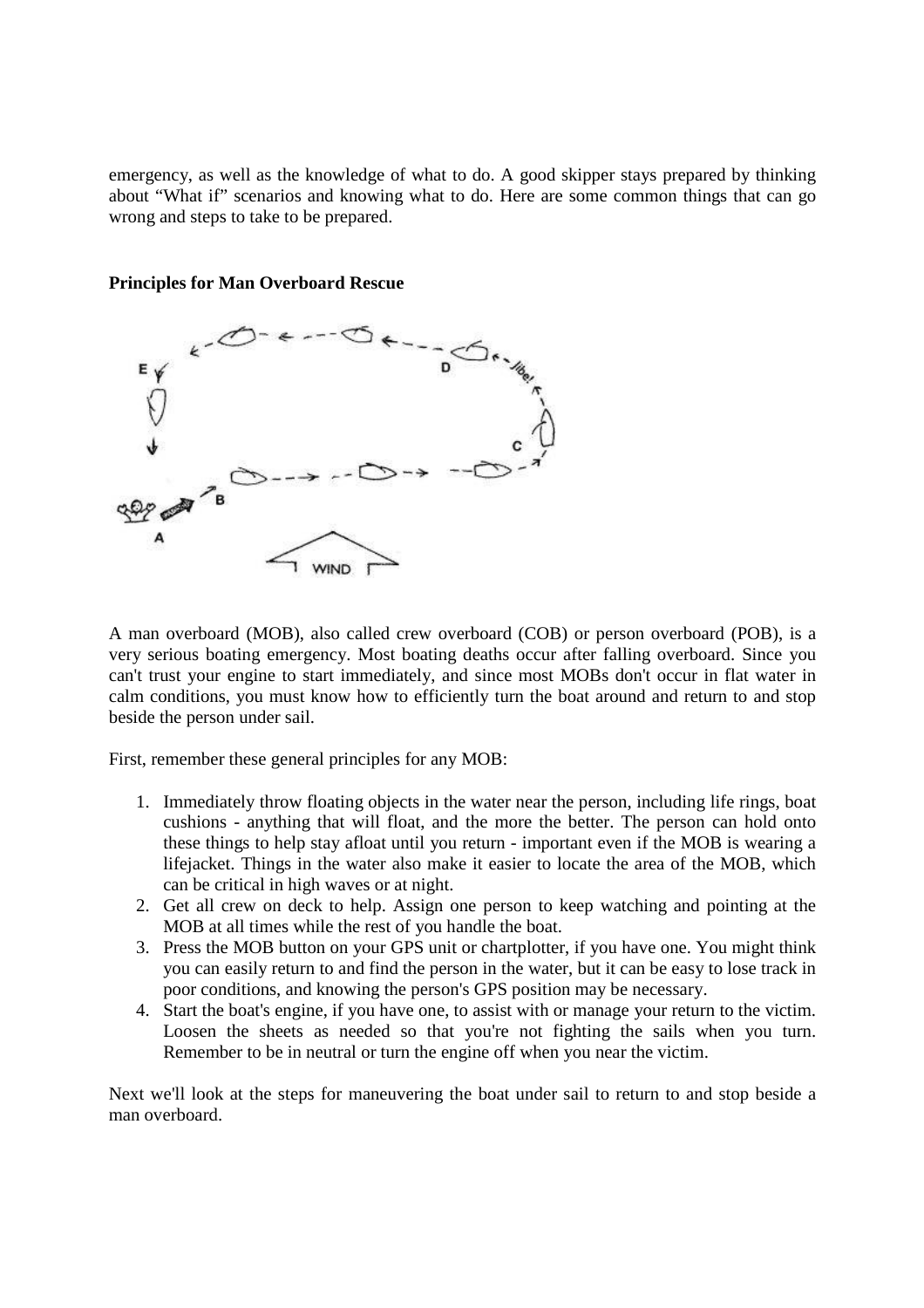**The "Beam Reach-Gybe" Method** 



Art modified from International Marine

This diagram shows a simple method for turning the boat back to the MOB and stopping. Different MOB maneuvers have been developed for different kinds of boats and different conditions (we'll see others in the next pages), but if you want to remember just one that can be used by all boats and in all conditions, this is a good one that is easy to practice and remember. Here are the key steps:

- 1. While throwing floating things overboard (point A on illustration) and gathering other crew to help, the helms-person immediately turns the boat onto a beam reach (B). If needed, sails can be quickly trimmed to keep forward momentum and steering. Note the compass heading.
- 2. When crew are ready, gybe the **boat**  $(C)$  and head back on the other beam reach. You will be on a reciprocal course (D) after this 180-degree turn and can use your compass to confirm you are on course.
- 3. Because it typically takes two to three boat-lengths to gybe, you will be about that distance downwind when you reach the person in the water. Depending on the boat and conditions, it may also take two to three boat-lengths for the boat to come to a stop when you turn into the wind (E) to reach the MOB. Ideally you stop just beside the person. If there is any risk of stalling before reaching the MOB, angle your reciprocal course (D) to approach closer before turning into the wind.

# **Advantages of the beam reach-gybe maneuver include:**

- Starting on a beam reach means you can always return on a reciprocal course to where you started.
- If you lose sight of the MOB, sailing the same length of time on both beam reaches will put you in about the same place.
- When you return to a spot just downwind of the MOB, it is more likely you will see the person or things you threw overboard as they drift downwind toward your position.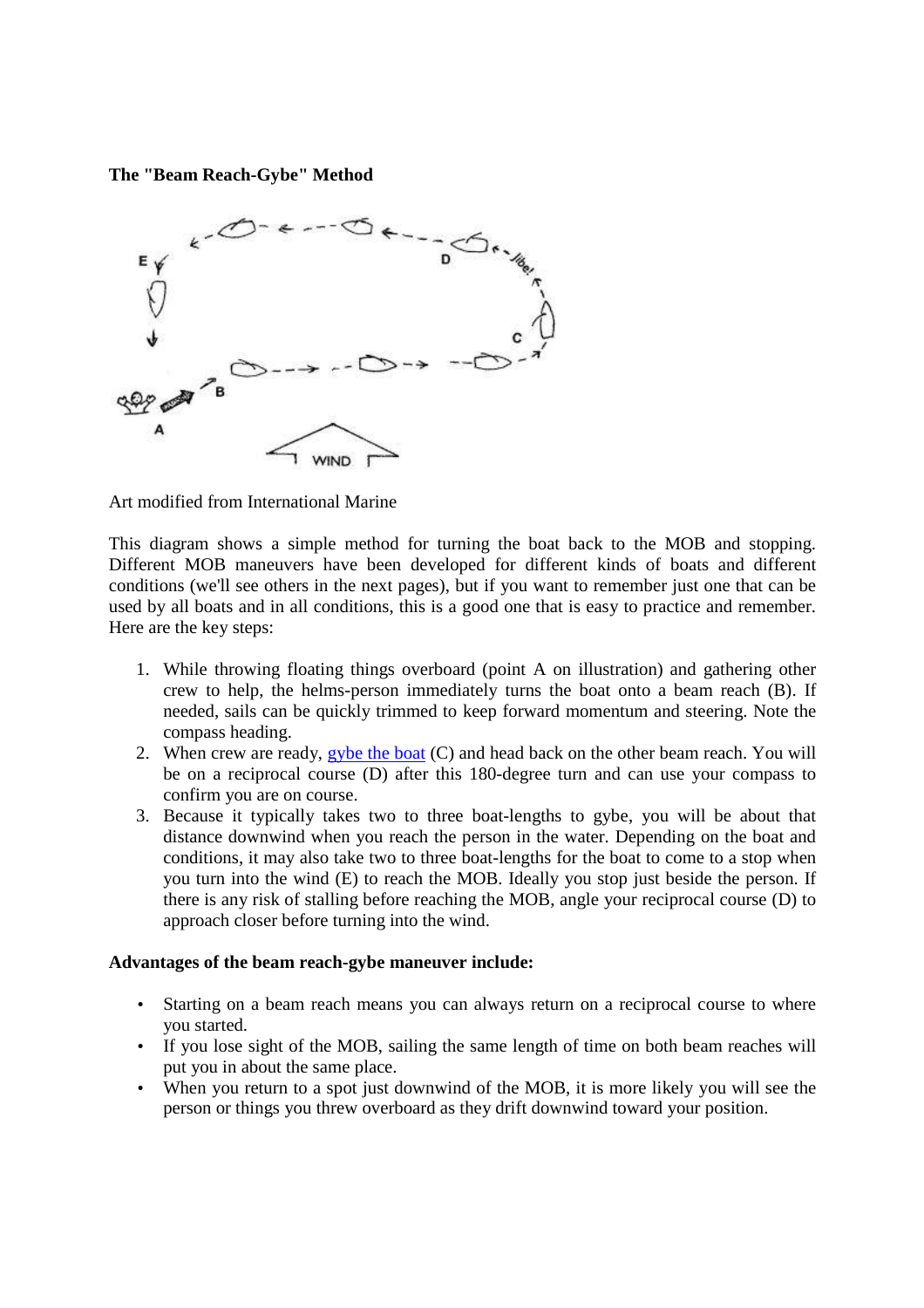• There is less risk of running over or past the MOB when your final approach is into the wind rather than on another point of sail.

Nonetheless, other MOB sailing maneuvers are useful in some situations. The next two pages show other effective methods.

# OFFSHORE: Rough Wind and Seas Fall Of Close-QNIV **Hauled** or **Reaching** ead Up **Running** Stop! Fall Of

#### **Offshore MOB Quick-Stop Maneuvers**

© International Marine, used with permission.

When sailing offshore in a larger boat, especially in conditions where it is more difficult to keep an eye on the person in the water, you might use one of the two quick-stop methods shown here. Both involve very quickly turning into the wind, as soon as possible after the MOB is recognized, so that the boat stays close nearby. Because the boat will stall when headed up into the wind to stop it, you will then need to fall off the wind again in a controlled manner to gain way and turn back to the person.

Although these two methods may at first seem more complicated or more difficult to remember, both actually use one very similar principle: turn right away into the wind to stop, and then fall off again and turn in the most natural manner to return to the person.

# **Inshore MOB Maneuvers**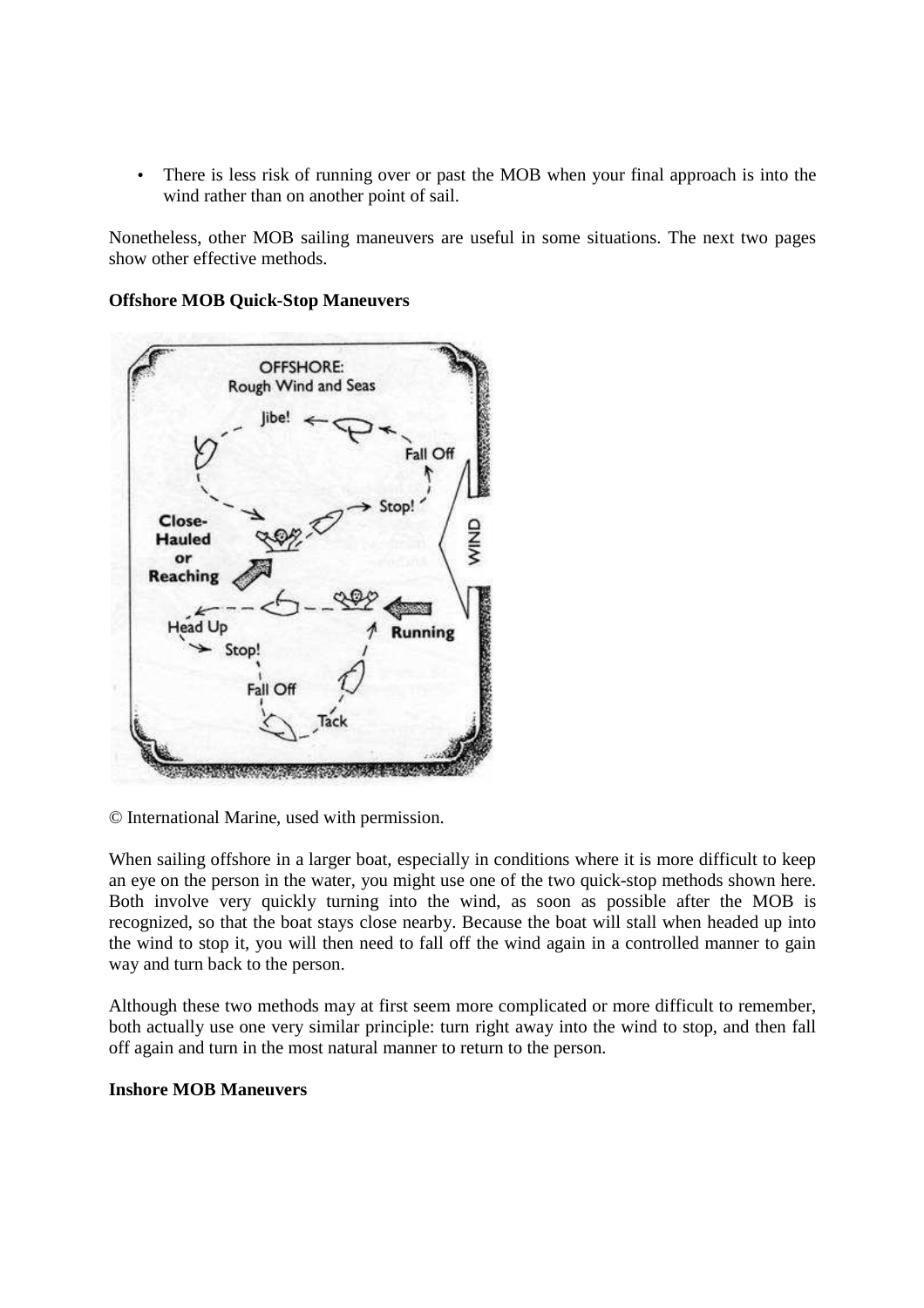

© International Marine, used with permission.

Inshore, especially in calm water and lighter wind, when it is easier to keep the person in sight and to turn the boat quickly, you can simply turn back to the MOB in a tight circle. Just remember to turn in a way that brings the boat in its final approach into the wind.

Examine the left and center illustrations, for example, where the boat is reaching or close-hauled on a starboard tack. In either of these, if the helms-person turned the wrong way, turning right and then tacking instead of turning to port and gybing, then the circle would be completed upwind of the MOB instead of downwind. In that case it could be difficult to stop the boat beside the person in the water, as it is very difficult to stop a boat that is moving downwind.

#### **Figure-8 Variation on Beam Reach-Gybe Maneuver**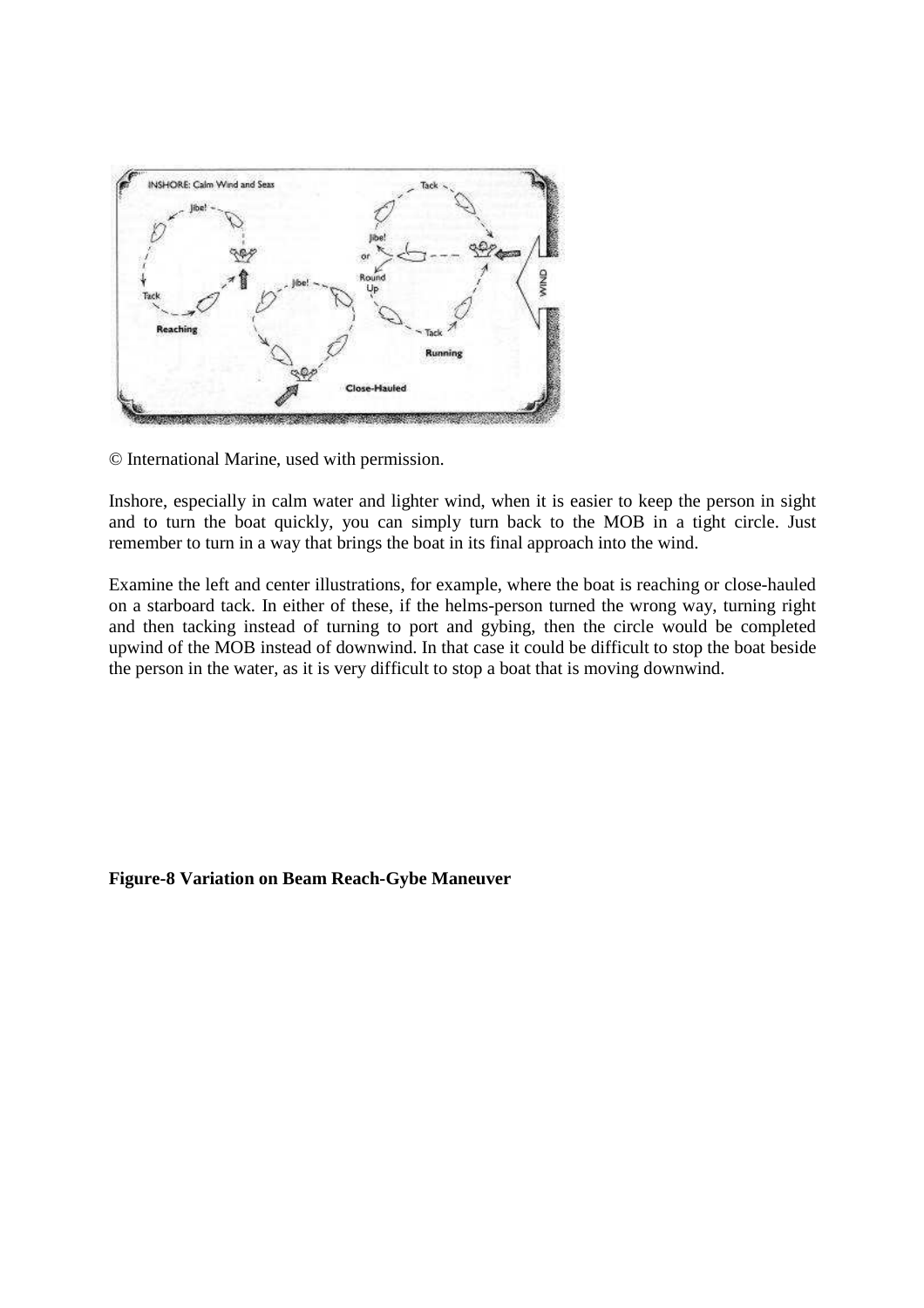

Art modified from International Marine

Shown here again is the "beam reach-gybe' method described earlier. Again, this is one method you can almost always use, regardless of conditions and boat size - if you want to remember and practice only one technique. It has a major disadvantage for large sailboats, however, which can be dangerous or tediously slow to gybe in a strong wind.

The figure-8 technique lacks some of the advantages of the beam reach-gybe method, but it avoids having to gybe in a larger boat. You begin the same way, heading onto a beam reach to start. Instead of gybing, you then tack and head back to the MOB. The issue now is that if you sail a reciprocal beam reach back, you will be upwind of the person on your return. So instead, while coming back, you fall off downwind somewhat so that your return track crosses your outbound track (in a figure-8), putting you downwind of the MOB in the same manner as with the beam-reach gybe method. You can then angle up close-hauled to the MOB and loosen sheets to stop the boat, or go below the MOB and head straight into the wind to stall.

Regardless of which MOB maneuver you choose for your own boat, it's critical to practice it until you can do it smoothly and efficiently, almost without thinking. This is a good way to improve your sailing skills while having fun with your crew. Choose an unexpected moment and toss a life ring or fender overboard while yelling "Man overboard!" Practice until you can return and stop the boat where you can reach the object with a boat hook. If it's hard to be that exact at first, you'll see why it's so important to practice until you can do it well in case of a real emergency.

And don't forget that after you stop the boat, you still need to get the person out of the water and back on the boat - often no easy feat. Consider a **LifeSling** for the best solution for both rescue and recovery.

**Rules When Sailboats Meet**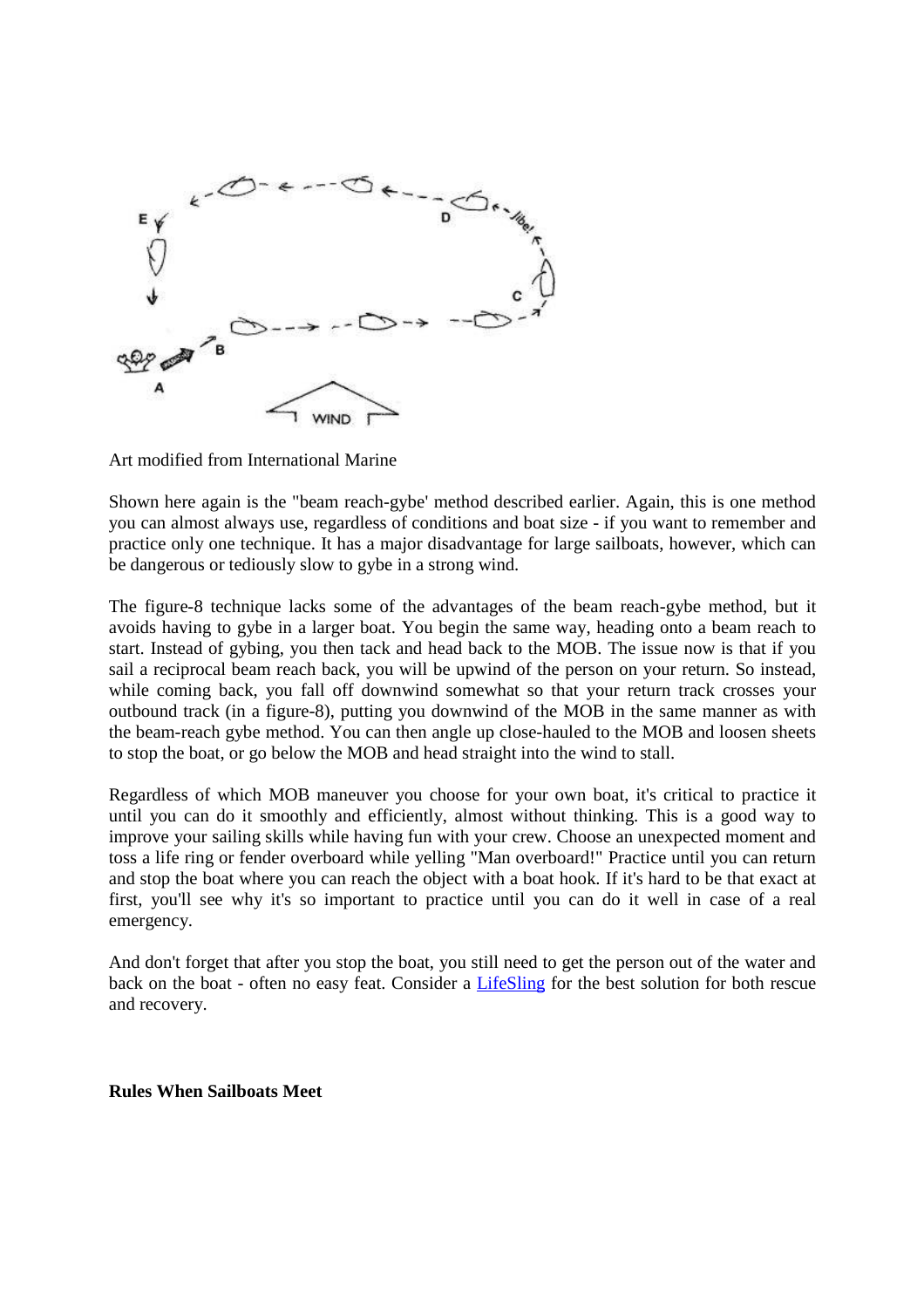

#### © International Marine

Collisions occur between boats more often than you might think, usually because one or both captains did not know or were not applying the Rules of the Road. The rules come from the International Regulations for Preventing Collisions at Sea (COLREGS), with which the U.S. regulations are consistent. Following are the basic rules that apply to all sailboats in U.S. waters.

Whenever two boats come close to each other, the rules designate one as the **stand-on** vessel and the other as the **give-way** vessel. The rules are designed to prevent a situation like two people walking toward each other on a sidewalk who both step out each other's way in the same direction and thus run into each other. The **stand-on vessel** must continue on its course and the **give-way vessel must** turn away to avoid collision. Therefore both captains must understand the Rules of the Road and know whether, in any given situation, their boat is to stand on or give way.

#### **Sailboat vs. Sailboat**

The Rules are simple when two boats meet under sail (engines not running), as shown in the illustration above:

• *If the boats are on different tacks* (sails on different sides of the boat), then the **sailboat on the starboard tack** (wind coming from the starboard side, with sails thus out to the port, or left, side) is the **stand-on vessel** and the **boat on the port tack** must **give way.**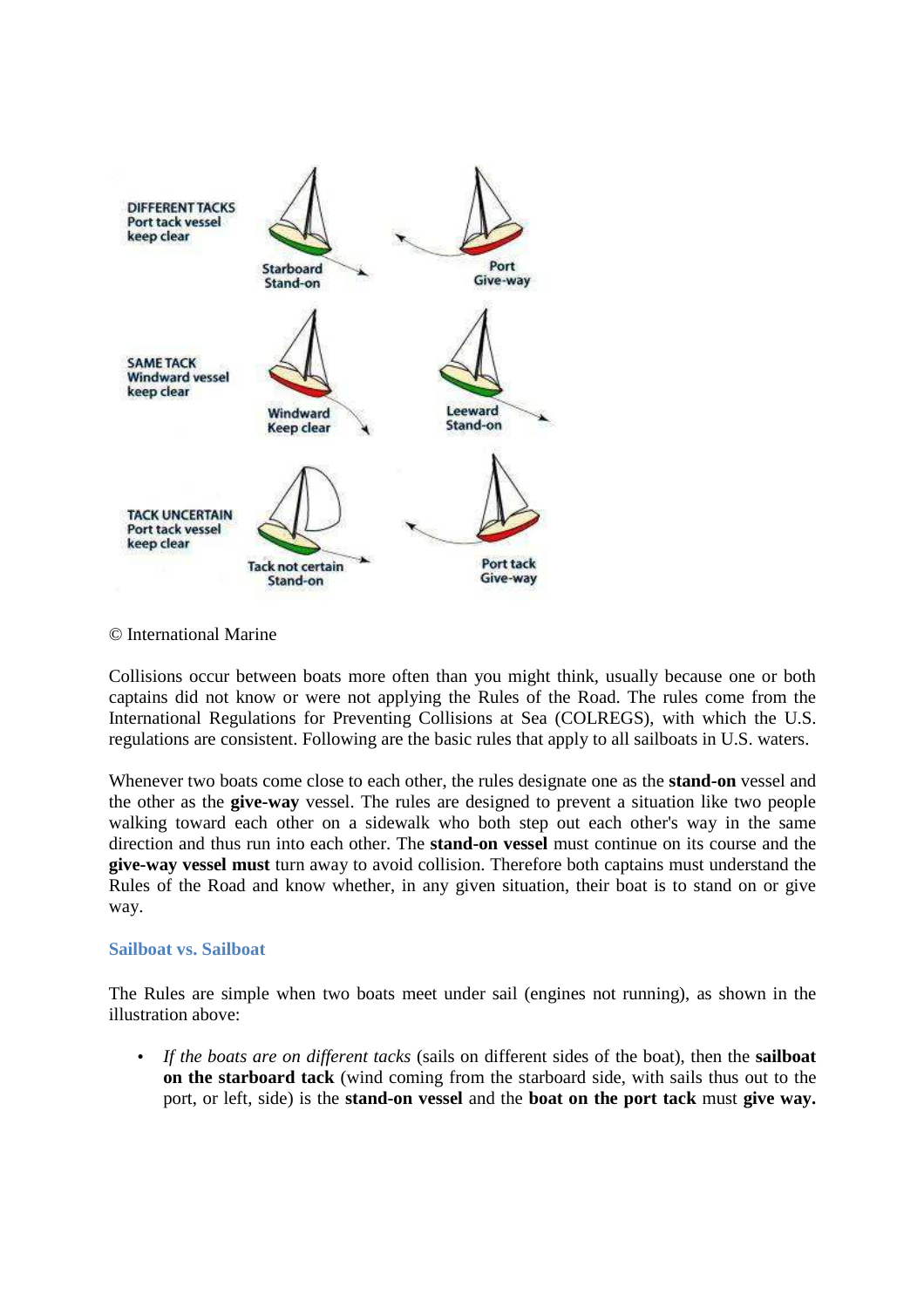The port-tack boat must also give way to a sailboat whose tack is uncertain (such as when sailing downwind using a spinnaker).

• *If the boats are on the same tack*, the **leeward (downwind) boat** is the **stand-on vessel**, and the **windward boat** must **give way**.

In sailboat races there are additional rules about the start line, rounding marks, and so on, but the basic rules above apply when boats meet in open water.

#### **Sailboat vs. Powerboat**

Remember that a sailboat running an engine, even if sails are up, is legally categorized as a powerboat. In a congested area it is best not to run the engine with sails still up, because captains of other boats may not be aware of your engine running and may assume you are operating under sailing rules.

The Rules are simple when a sailboat and a small recreational powerboat meet:

- *In most situations* the sailing boat is the **stand-on vessel** and the powerboat must **give way**.
- *If the sailboat is overtaking a powerboat*, the powerboat is the **stand-on vessel** and the sailboat must **give way**.
- Any boat with more maneuverability must **give way** to any boat with less maneuverability (see below).

#### **Maneuverability Is Key!**

Sailboats under sail generally have right of way over most *recreational* powerboats, because sailboats are assumed to have more restricted maneuverability than powerboats (for example, a sailboat cannot turn and sail straight into the wind to avoid a collision). But by the same principle, sailboats must give way to any boat with less maneuverability.

#### **Rules of the Road**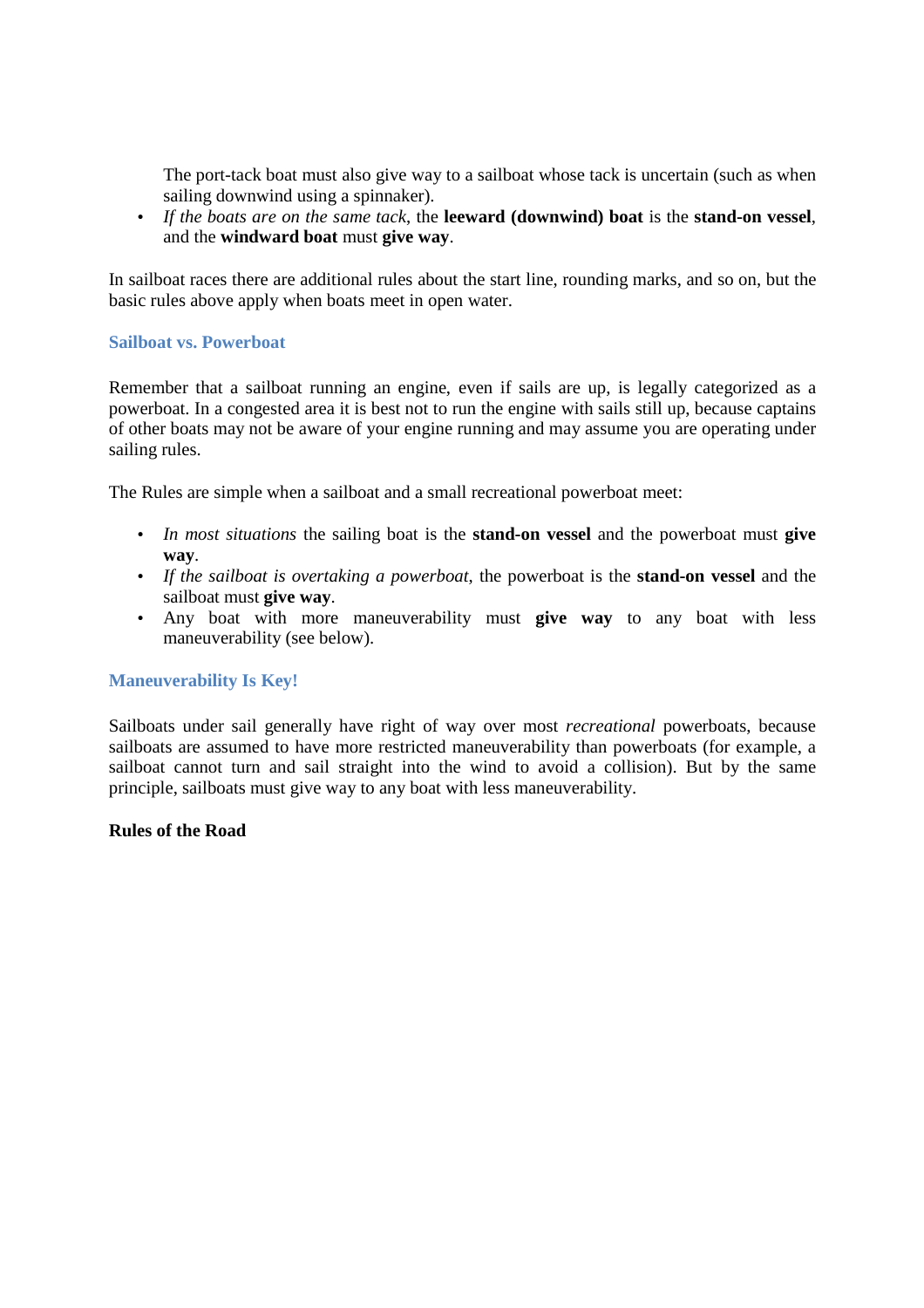

#### © International Marine

# **Maneuverability Is Key (cont'd)**

Following is the order of increasing maneuverability. Any boat lower on the list must give way to boats higher on the list:

- A disabled boat
- A boat that is difficult to maneuver, like a dredge or barge in tow
- A boat whose maneuverability is restricted by size or draft, like a freighter
- A boat engaged in commercial fishing, like a trawler
- A boat being rowed
- A sailboat
- A recreational powerboat

#### **Powerboat vs. Powerboat**

Remember that your sailboat is considered a powerboat when the engine is running. Then you need to follow the Rules for two powerboats meeting in open water:

- *When meeting head-on*, the boats should pass port side to port side, just like cars on a two-way road (in America).
- *When crossing*, the boat on the other boat's port (left) side must **give way**.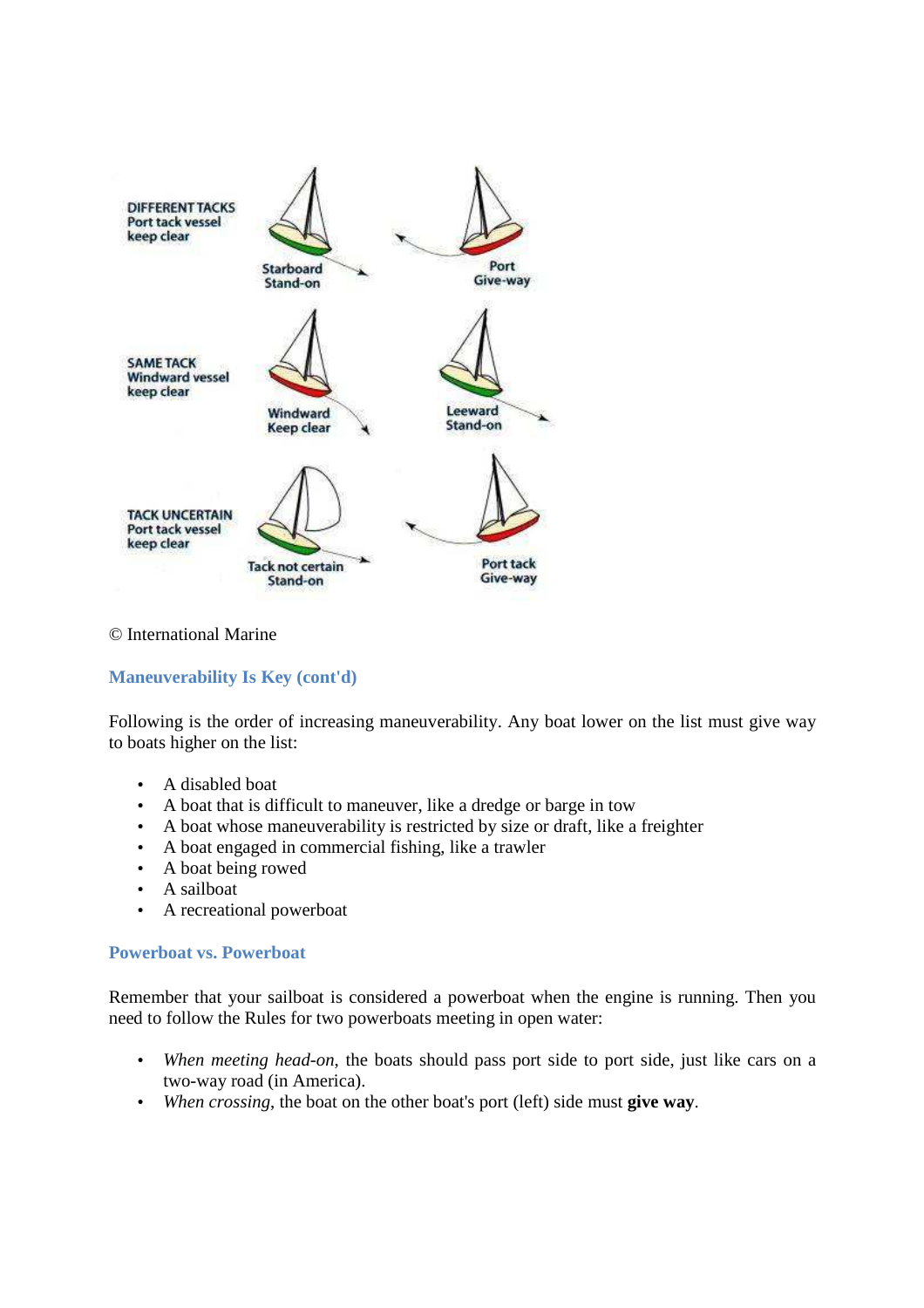• *When one powerboat overtakes another from behind*, the overtaking boat (the **give-way vessel**) must use a sound signal to indicate which side it intends to pass on (one short blast for starboard, and two for port). The boat being passed signals approval by repeating the same sound signal back - or may use the danger sound signal (five short blasts) to indicate it is not safe to pass now on that side.

The ultimate rule is always to avoid collision. This may mean slowing or stopping your boat, even if you are the stand-on vessel, to avoid collision with another boat that fails to give way. Use common sense along with the Rules of the Road, and if in doubt of the intent of a large boat posing a danger, you can always hail them on your VHF radio for clarification.

# **Typical Small Sailboat**



Photo © Tom Lochhaas

The Hunter 140 shown here is a typical centerboard sailboat used for learning how to sail and for sailing in protected waters. It can hold two adults or three children. It is easily rigged and sailed. We will use this boat throughout this Learn to Sail - Full Course.

Shown here is the boat as it is typically left on a dock or mooring, with sails and rudder removed. (You'll see how to rig the gear and sails in Part 2 of this course.)

The mast and boom are usually left in place on the boat. The forestay holds up the mast from the bow of the boat, and a single shroud on each side of the boat holds the mast side to side. The shrouds are mounted back of the mast, so they also keep the mast from falling forward. The stay and shrouds are made of flexible wire that can be disconnected to trailer or store the boat.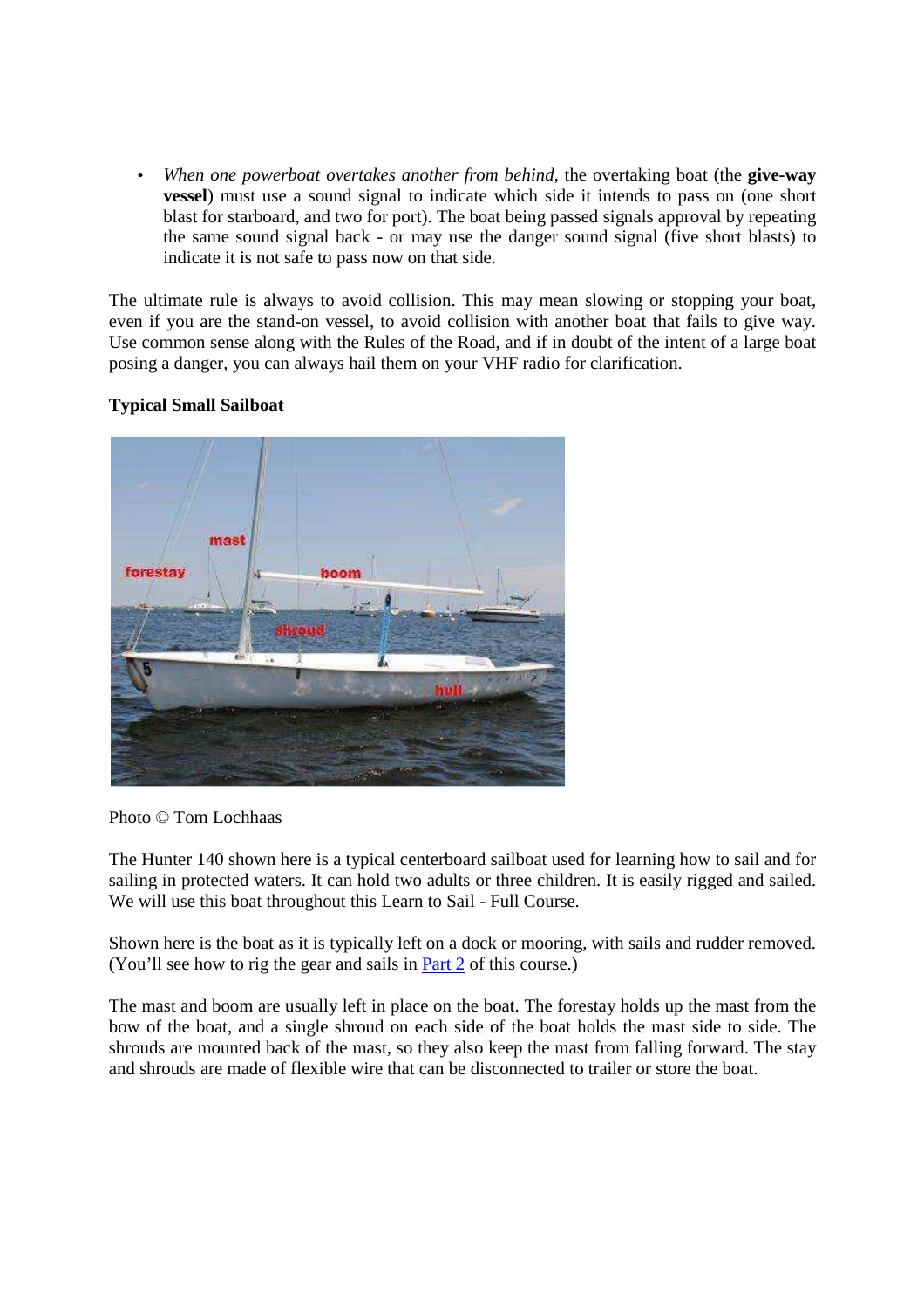On most large sailboats, there are multiple shrouds to support the mast, along with a back stay support to the stern. Otherwise, this boat is representative of the basic standing rigging of a sloop, the most common type of modern sailboat.

# **The Mast Step**



Photo © Tom Lochhaas

Here's a close-up view of the bottom of the mast atop the boat. The stainless steel mounting piece affixed to the boat is called the mast step. In this boat model, a pin emerging from the mast on both sides simply fits into a slot in the mast step. The mast is lightweight and easily raised by hand.

Once the mast is stepped, it is held securely in place by the shrouds and forestay, as shown in the previous photo.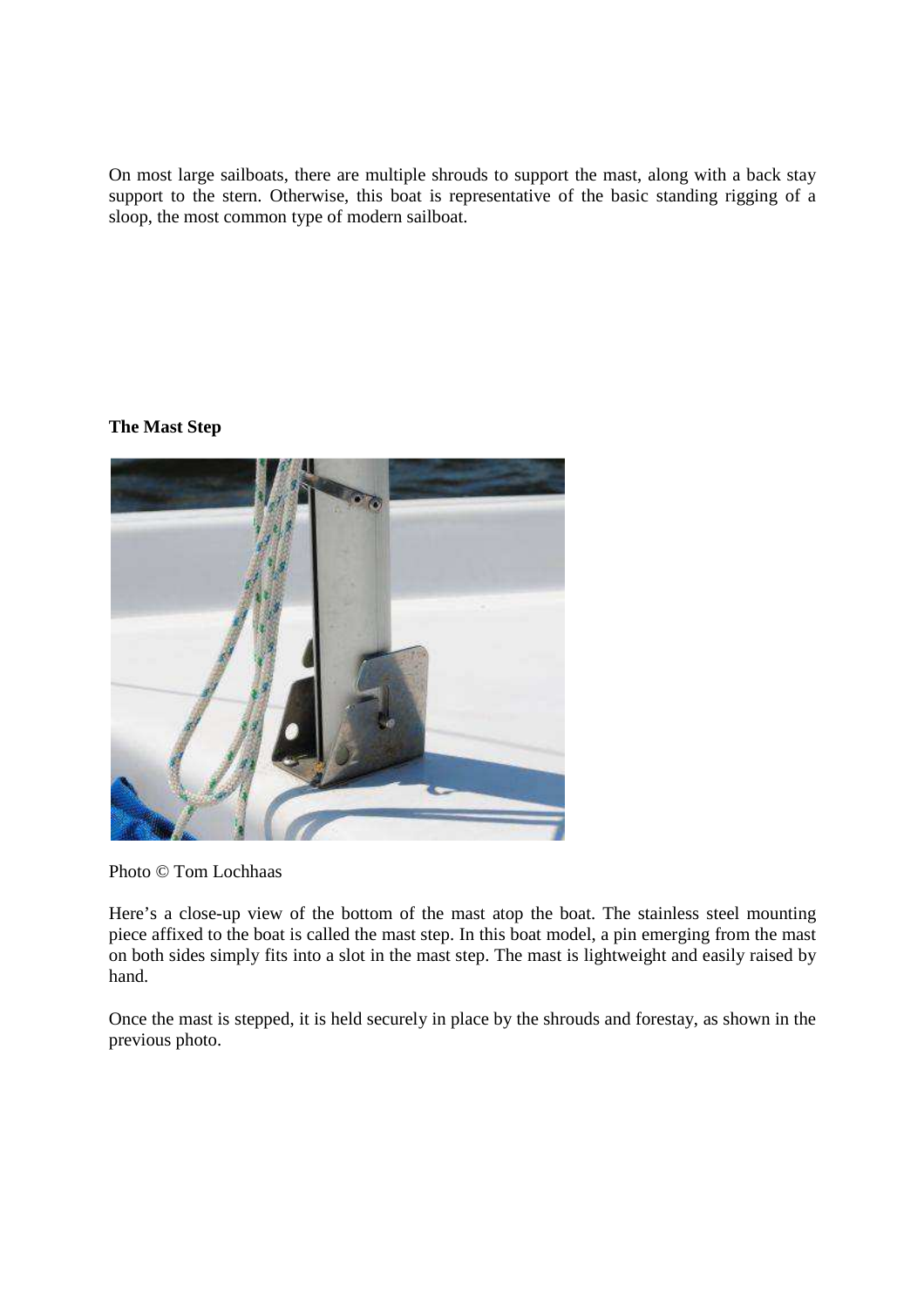# **The Rudder**



Photo © Tom Lochhaas

On most small sailboats, the rudder is mounted on the stern of the hull, as shown here. The rudder is a long, thin blade hanging vertically from a simple set of hinges (which varies somewhat among different boats). The rudder pivots on a vertical axis, swinging side to side, which turns the boat when it is moving through the water. (We'll describe steering in Part 3 of this course.)

The rudder may be stored on the boat or removed, like the sails, after sailing. Here, the rudder is being reinstalled. On this model the rudder has a kick-up feature, which allows it to swing up if the boat strikes bottom.

**The Tiller**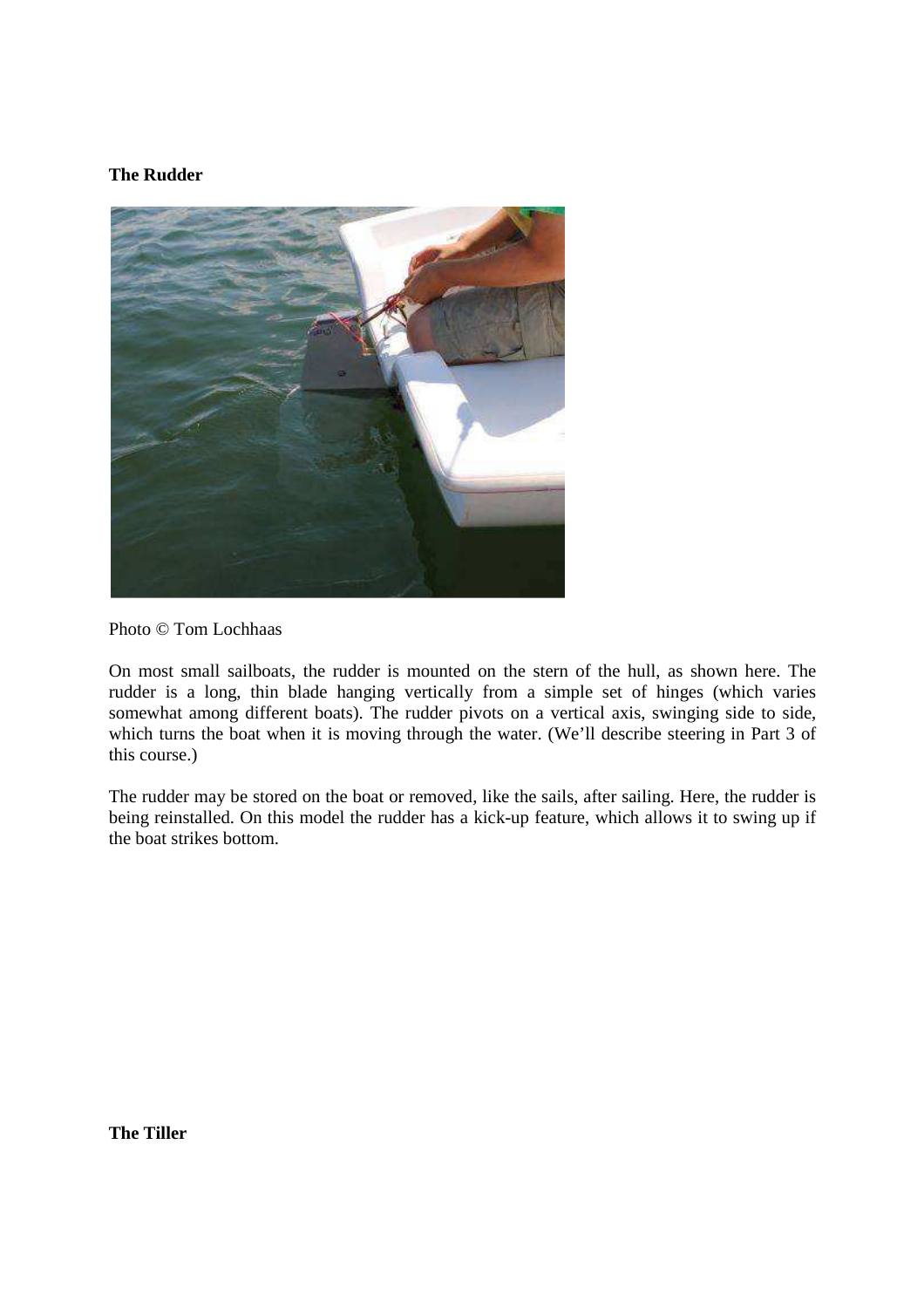

Photo © Tom Lochhaas

The rudder is turned side to side by the tiller, the long metal arm seen here extending from the top of the rudder about 3 feet into the cockpit. On many boats the tiller is made of wood.

Note the black handle on top of the metal tiller arm. Called a tiller extension, this device mounts near the end of the tiller and can be moved far out to the side of the boat or forward. The extension is needed because when sailing close to the wind, sailors may need to move their body weight far out to the side (called "hiking out") in order to keep the boat balanced. We'll see this in Part 3 of this course.)

Most large sailboats use a wheel apparatus to turn the rudder, because the forces on the boat's rudder can be so much larger that it would be difficult to steer with a tiller.

# **Boom Gooseneck**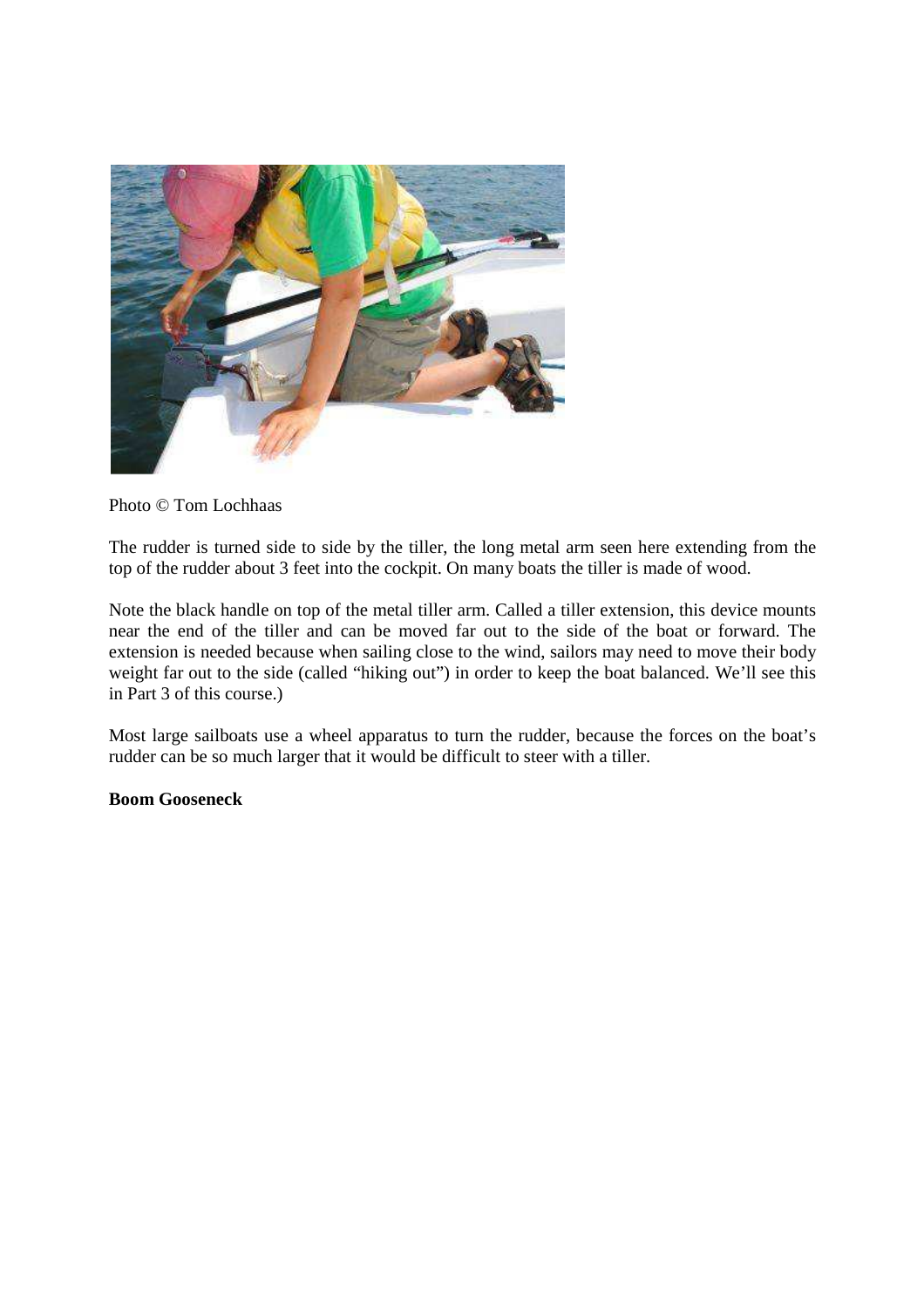

Photo © Tom Lochhaas

The boom attaches to the mast with a fitting called a gooseneck. The gooseneck allows the boom to swing far out to both sides as well as to pivot up and down.

This photo also shows the vertical slot in the mast used to hold the mainsail's front edge (the "luff") to the mast (as you'll see in Part 2 of this course). The sail "slugs," fittings on the sail's luff, slide up the mast in this slot.

A similar slot can be seen in the top of the boom, to hold the foot of the sail.

The L-shaped metal pin at the forward end of the boom holds the forward bottom corner of the mainsail, called the tack.

**The Halyards**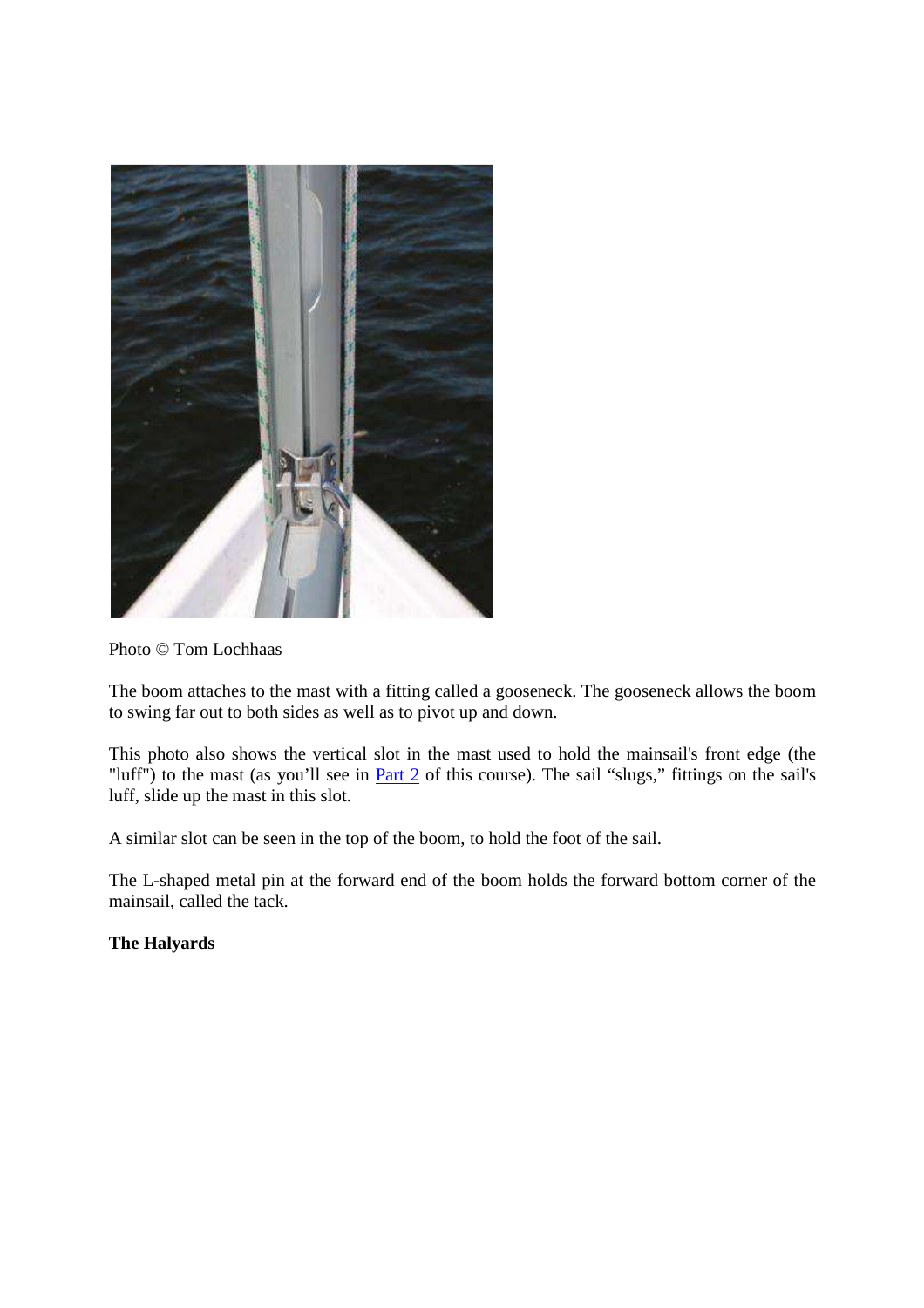

Photo © Tom Lochhaas

Halyards are the lines that pull the sails up the mast. A typical small sloop like this sailboat has two sails, the mainsail and jib, and thus has two halyards – one to pull up the top corner ("head") of each sail. (We'll see this is Part 2 of this course.)

At the end of a halyard is a fitting, called a shackle, that attaches the sail to the line. The line then runs up to a block (pulley) at the masthead, and comes back down alongside the mast as you see here. Pulling down on this end of the halyard hoists the sail up.

When the sail is up, the halyard is tied off tight to the mast cleat using a cleat hitch, as shown here.

Halyards are part of the boat's running rigging. "Running rigging" refers to all the lines that control the sails or other rigging, which can be moved or adjusted while sailing - unlike the fixed rigging, the usually metal, fixed parts of the rig (mast, boom, stays, shrouds).

**Mainsheet Block and Tackle**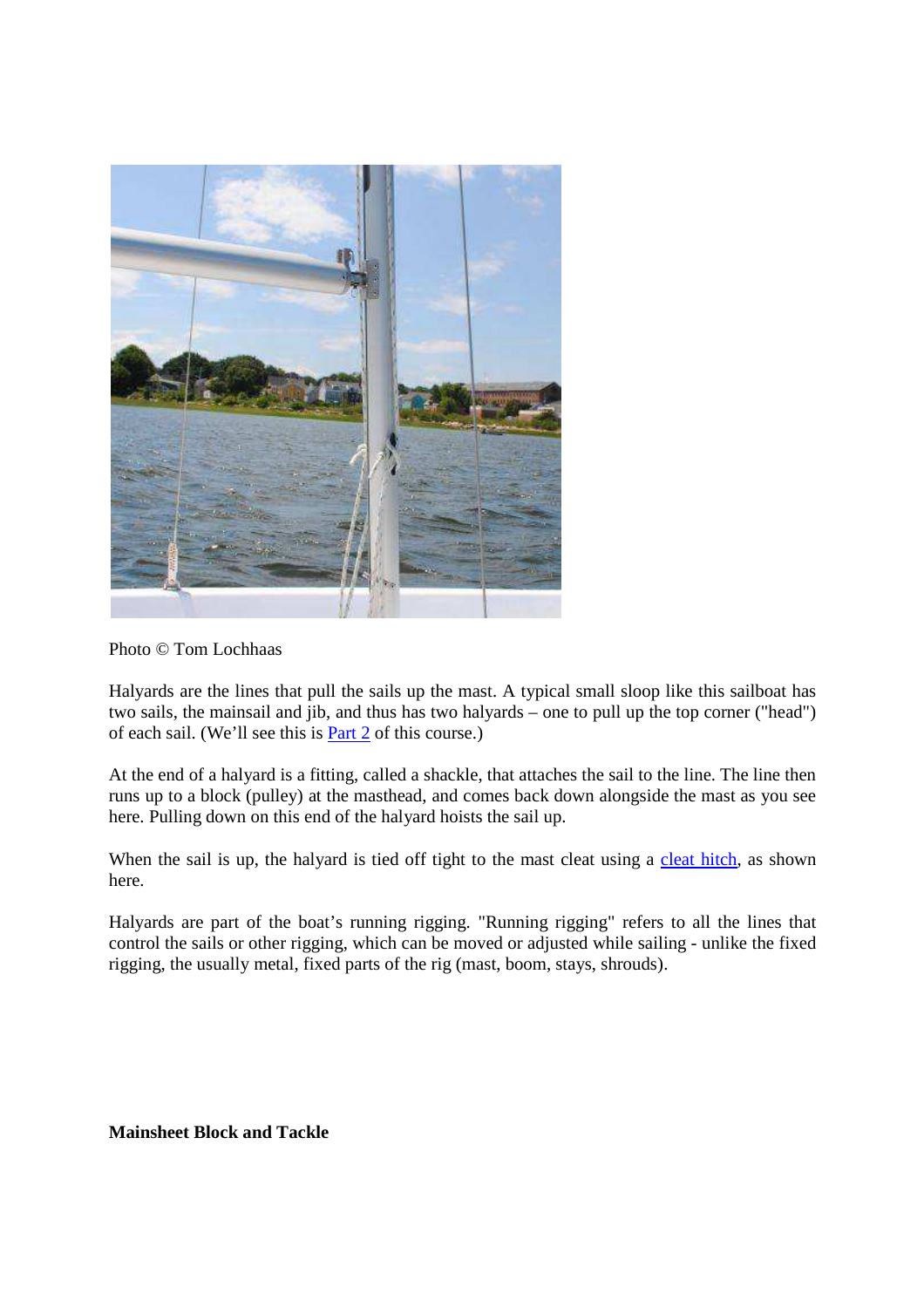

Photo © Tom Lochhaas

Another key part of a boat's running rigging is the mainsheet. This line runs between the boom and a fixed point in the cockpit (as shown here) or cabin top. As the line is let out, the boom and mainsail can swing farther out from the boat's centerline. As described in Part 3 of this course, moving the sails in or out, called trimming the sails, is necessary for sailing at different angles to the wind.

Even in a small sailboat the force of the wind in the mainsail can be considerable. The use of a block and tackle in the mainsheet provides a mechanical advantage so that the mainsail can be managed by one person, with one hand, while sailing.

On most larger sailboats, the mainsheet mounts from the boom to a traveler rather than to a fixed point. The traveler can move the attachment point side to side for better sail shape.

Finally, notice the cam cleat where the mainsheet exits the block and tackle. This cleat holds the mainsheet in place after being adjusted.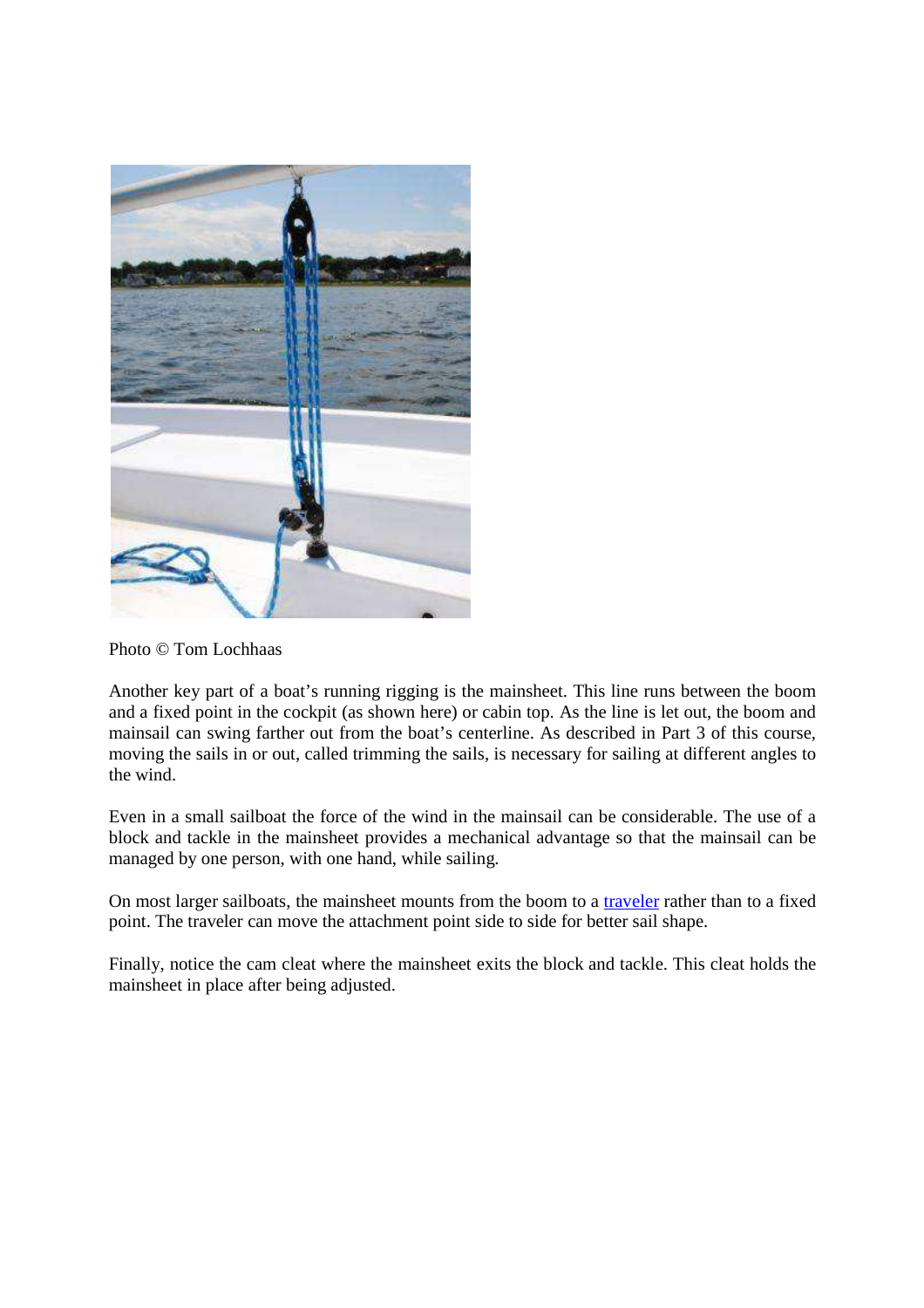# **Jibsheet and Cleat**



Photo © Tom Lochhaas

When the jib sail is put on the forestay ("bent on"), a sheet is run from its aft corner (the "clew") on each side of the mast back to the cockpit. The jib sheets allow the sailor to trim the jib, as described in Part 3 of this course.

Each jib sheet is led back through a cam cleat, as shown here, which holds the line in place. The jaws of the cam cleat allow the line to be pulled back but not slip forward. To release the jib sheet, the sailor jerks the line up and out of the jaws (into the open space below the top red piece shown).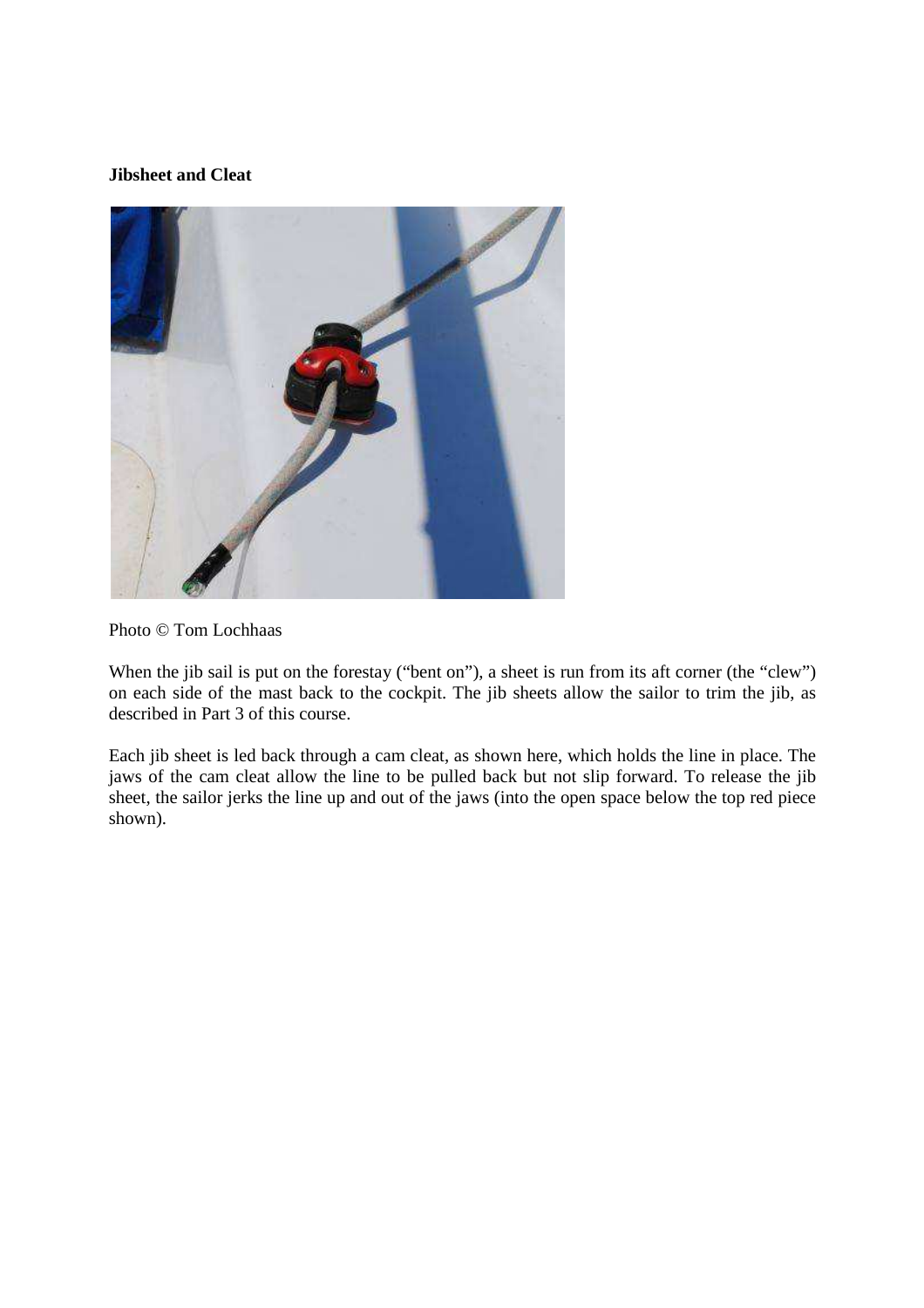# **The Centerboard**



#### Photo © Tom Lochhaas

The final part we'll look at in this boat introduction is the centerboard. You can't actually see most of the centerboard, however, because it is in the water below the boat. This photo shows only its top edge protruding from the centerboard trunk down the middle of the cockpit.

The centerboard is a long, thin blade mounted at one end on a pivot point. When its control line is let out, the centerboard swings down into the water – usually about 3 feet down on a boat of this size. The thin board slices cleanly through the water as the boat moves forward, but its large flat side provides resistance to prevent the wind from blowing the boat sideways. In Part 3 of this course we'll discuss how the centerboard is used while sailing.

Note the centerboard control line running back on the right side of the centerboard trunk. The cleat that holds the line and keeps it from moving forward is called a clam cleat because of its shape. With no moving parts, this cleat holds a line squeezed into it. It is not as secure as the cam cleat for the mainsheet and jibsheets, but the force on the centerboard line is much less.

# **BASIC SAILING TECHNICS**

**Basics of Steering**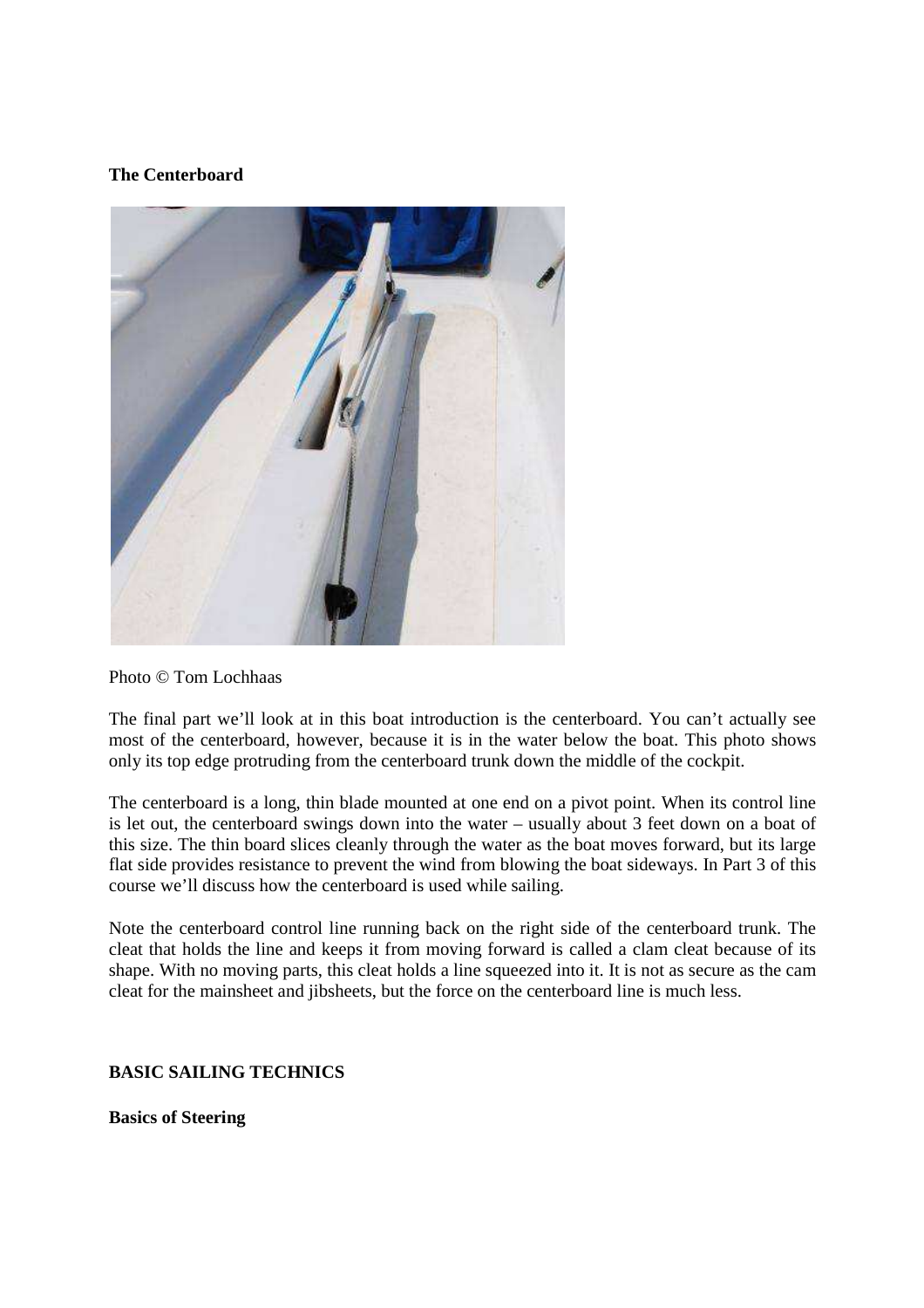

Photo © Tom Lochhaas - sailor Tom Gynan

As soon as the sails are drawing and the boat is beginning to move, be sure you are sitting on the side of the boat the wind is coming over – opposite the sails (as shown here). The wind against the sails will make the boat heel (lean) over, and your weight is needed on the high side to keep the boat from capsizing.

As soon as the boat is moving, water is streaming past the rudder and the boat can be steered with the tiller (see tiller in Part 1). If you have ever used an outboard motor on a small boat to steer by pushing the motor's tiller arm, then you already know how to steer a small sailboat, since the tiller works the same way.

If you have never steered with a tiller before, it takes a bit to get used to, because it seems to work the opposite of what you might expect. **To turn the boat to the left (port), you move the tiller to the right (starboard). To turn the boat to starboard, you move the tiller to port.**

This makes sense when you look at how the rudder is hinged to the stern of the boat. Moving the tiller one direction rotates the rudder to the other side, and water moving against the rudder pushes the stern of the boat the other direction. Look at this photo and think through these steps to better understand:

- 1. Move the tiller toward the port (left) side, as this sailor is doing.
- 2. This swings the rudder out a little on the starboard (right) side.
- 3. The water against the rudder's starboard side causes a pushing motion that moves the stern the other direction, to port.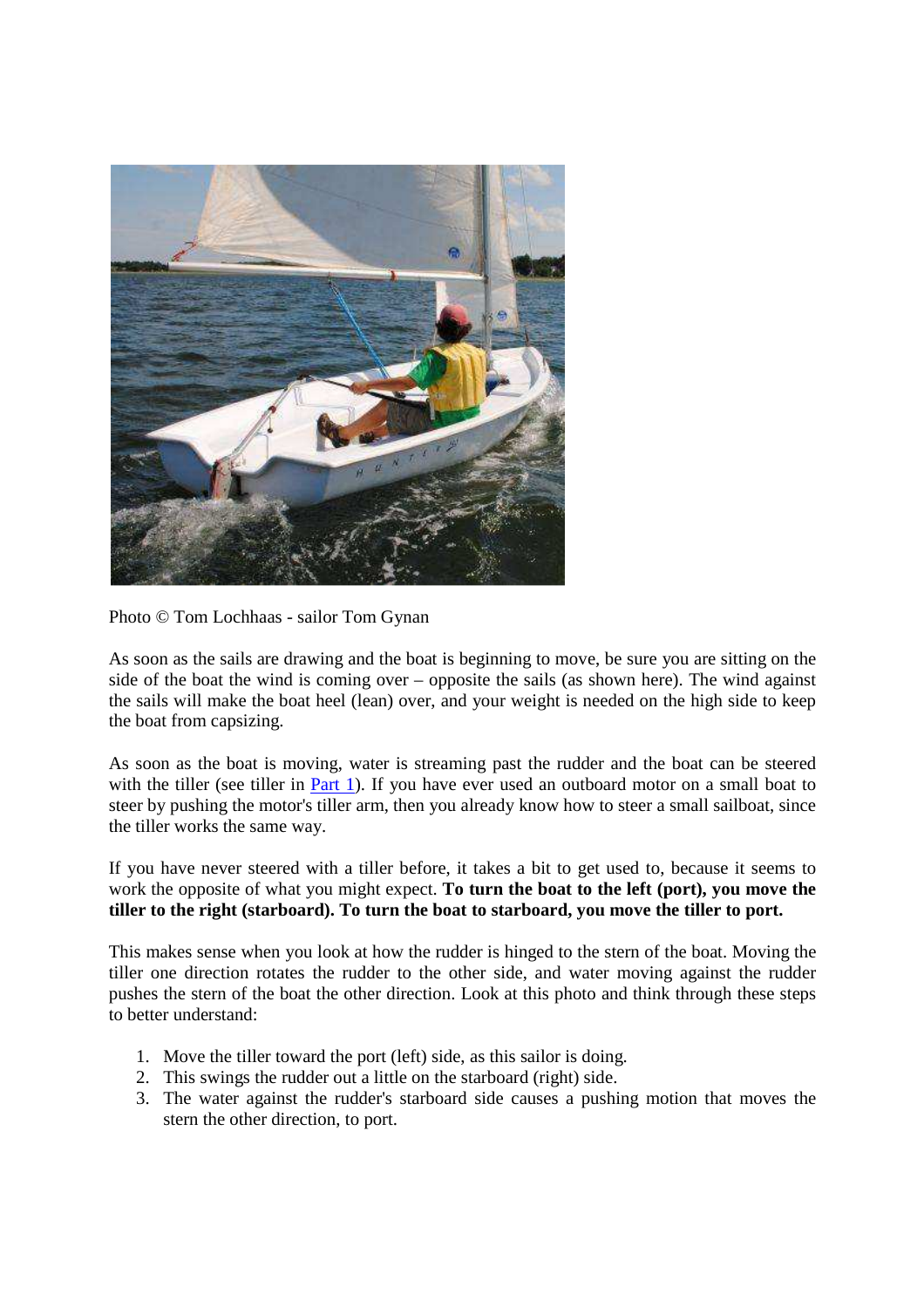4. Moving the stern to port means the bow now points more to starboard. Steering by moving the stern is very different from steering a car, where the front wheels turn the front of the car. A boat steers by pushing the stern one way or the other – like driving a car in reverse.

Don't worry if this sounds confusing - you'll learn this very quickly on the water! **Most important, make** *very small* **movements of the tiller until you get a feel for steering!**

It is easiest to learn to sail a boat from a mooring (a permanent anchor line in the water). The wind will blow the boat straight back, such that the bow faces into the wind. This is the one direction in which we can't sail, so the boat has to be turned so that the wind is coming across the boat from either side.

To turn the sailboat after it is released from the mooring line, simply push the boom out to either side. The wind will now blow against the back of the sail (rather than past it on both sides), and the boat will rotate – this is called "backing the sail." Now the boat can begin to sail as you pull in the mainsheet to tighten the main sail.

It is a little more difficult to learn to sail off a dock or beach. If the boat is being blown sideways against the dock, it can be almost impossible to get started. In this case, walk the boat to the end of the dock and turn it there to face outward into the wind. Then you can back the sail to get started.

Remember that the boat can't move if the sails are loose and flapping in the wind. But as soon as they are tightened up when the wind is coming over the side, the boat will begin to move forward. The next pages describe how to manage the sails and steering.

As soon as the sails are drawing and the boat is beginning to move, be sure you are sitting on the side of the boat the wind is coming over – opposite the sails (as shown here). The wind against the sails will make the boat heel (lean) over, and your weight is needed on the high side to keep the boat from capsizing.

As soon as the boat is moving, water is streaming past the rudder and the boat can be steered with the tiller (see tiller in Part 1). If you have ever used an outboard motor on a small boat to steer by pushing the motor's tiller arm, then you already know how to steer a small sailboat, since the tiller works the same way.

If you have never steered with a tiller before, it takes a bit to get used to, because it seems to work the opposite of what you might expect. **To turn the boat to the left (port), you move the tiller to the right (starboard). To turn the boat to starboard, you move the tiller to port.**

This makes sense when you look at how the rudder is hinged to the stern of the boat. Moving the tiller one direction rotates the rudder to the other side, and water moving against the rudder pushes the stern of the boat the other direction. Look at this photo and think through these steps to better understand: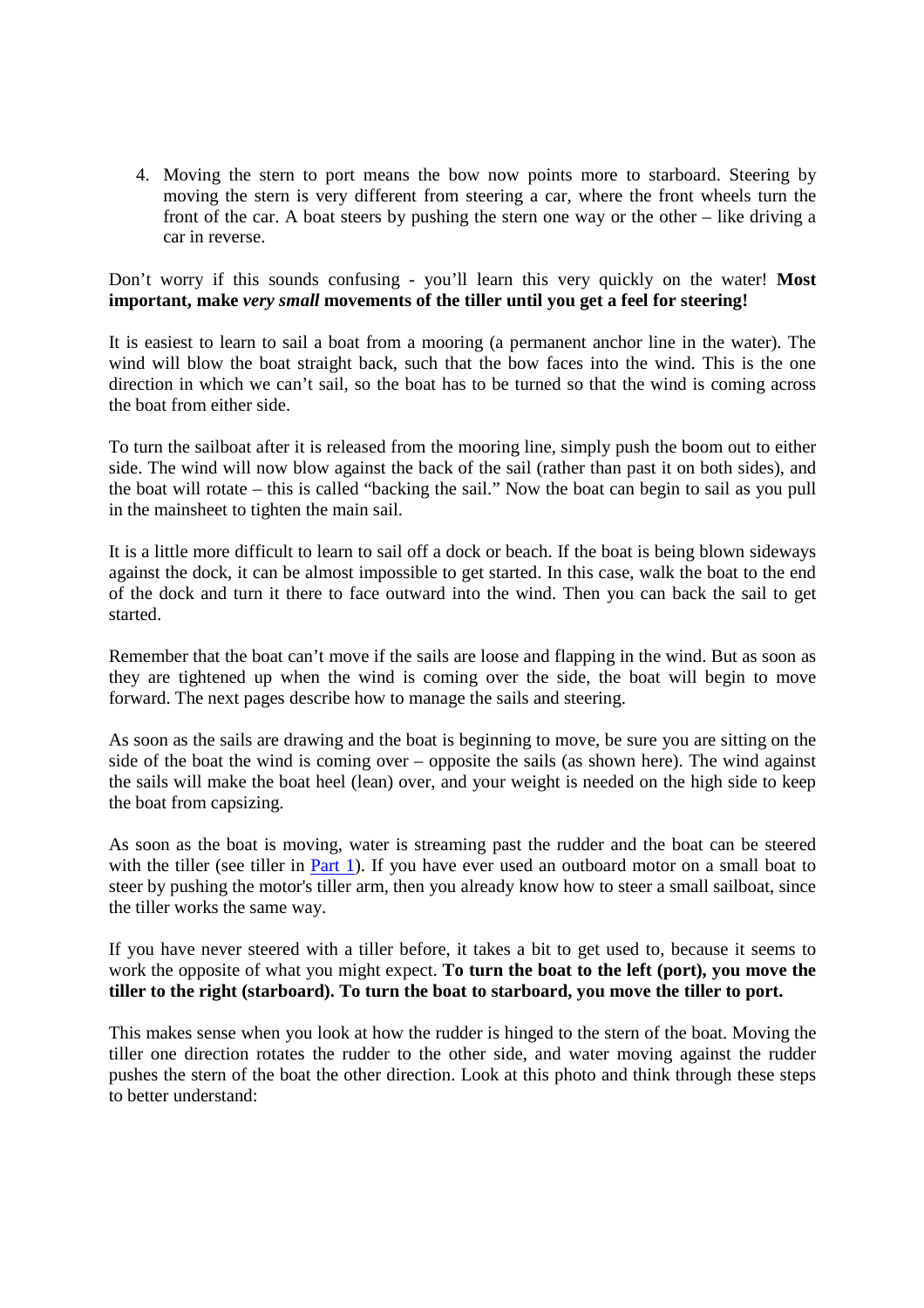- 1. Move the tiller toward the port (left) side, as this sailor is doing.
- 2. This swings the rudder out a little on the starboard (right) side.
- 3. The water against the rudder's starboard side causes a pushing motion that moves the stern the other direction, to port.
- 4. Moving the stern to port means the bow now points more to starboard. Steering by moving the stern is very different from steering a car, where the front wheels turn the front of the car. A boat steers by pushing the stern one way or the other – like driving a car in reverse.
- 5. Remember that the sheets pull in and let out the sails. Pulling the mainsheet brings the mainsail closer to the centerline of the boat. Pulling the jibsheet brings the jib closer to the centerline.
- 6. Once the boat starts moving forward, position the tiller so that the boat is not turning to either side. If the sails are loose and flapping, pull in the mainsheet just until the mainsail stops flapping and takes shape – you will feel the boat speed up. Then pull in the jib sheet until the jib also stops flapping.
- 7. There is one simple general principle for where to position your sails. The closer you sail toward the wind (close hauled), the more you pull in the sails. The farther you sail off the wind (broad reach), the more you let out the sails.
- 8. The photo at left shows the sails far out to the side as the boat sails downwind. (The wind here is blowing from right to left.) The photo at right shows the sails brought in close as the boat sails upwind. Notice the boat heels over more the closer it sails into the wind.

# **Safety a Big Issue for Small Boats**

# **Give your Boat a Quick Inspection Before Heading Out on the Water**

It doesn't require a 40 ft. cabin cruiser to enjoy the nation's many lakes, rivers, and coastal waterways, but those operating small boats to engage in water-related activities do need to be aware of their boat's limitations and behave accordingly.

Statistically, more than 80 percent of all boating fatalities occur in boats less than 26 feet in length, often the result of capsizing or falls overboard. In many cases, a contributing factor is one or a combination of the Coast Guard's Big 4: excessive speed, reckless operation, operator inattention/inexperience, and boating under the influence.

But other factors point to hazards particular to smaller craft. In small, open-constructed boats, the wave-size-to-boat ratio is much less than on a larger boat, and a small boat will fill with water more quickly if washed over by a large wave, or even a small one. Transoms and helm station areas are wide open and the boats have smaller and fewer bilge pumps, or none at all. Also, decks are not watertight, and water can enter and damage the control cables, leaving the boat stranded.

Even empty, such boats have little to no freeboard – the distance between the rail or top edge of the boat and the waterline – and even less when fully loaded with occupants, food, and gear. It's easy to overload these vessels unintentionally, and an overloaded boat is more likely to capsize, even in relatively calm waters.

So keep in mind your boat's maximum load capacity. On most mono-hull boats up to 20 feet long, this information can be found on the capacity plate, permanently affixed to the hull by the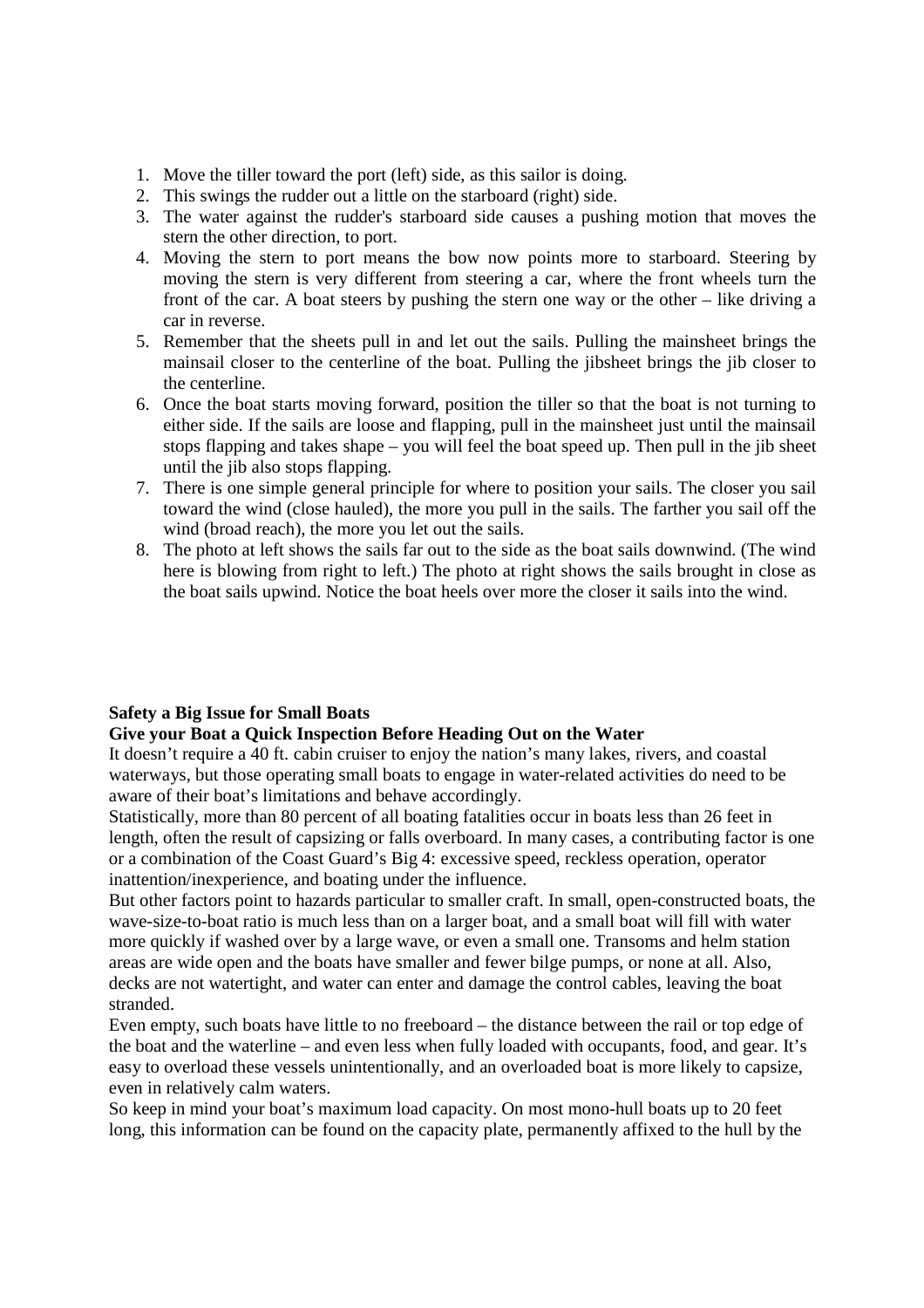manufacturer. It notes the maximum horsepower rating and maximum load weight at which the boat can safely operate. If a capacity plate isn't present, one easy formula for calculating the maximum load for a mono-hull boat is to multiply the boat's length times its width and divide by 15. As such, a 6 ft. wide, 18-foot boat can carry up to 7 people safely.

To make capsizing even less likely, be sure your load is distributed evenly to keep the boat balanced. Standing for any reason in small boats, even changing seating positions, can raise the center of gravity and make the boat less stable. The same is true for sitting on the gunwales or seat backs, or on a pedestal seat while underway. A raised center of gravity means that a wave, wake, or sudden turn can result in a person falling overboard.

For safety's sake, complete a pre-departure checklist prior to launch to make certain your boat is in good working order and has all the necessary safety equipment on board. And, big boat or small, be sure to check the weather report and waterway conditions, bearing in mind that conditions considered safe for a 40-foot boat might be unsafe for one half that size.

Small boats are a lot of fun and important to many water-related activities. Take a moment to do a 15-minute inspection before launch, watch your load, and mind the Big 4. Make sure that all of your small boat journeys are safe ones.

#### **Complete this Pre-Departure Checklist**

To make sure your small boat is "seaworthy" and that all essentials are on board, set aside 15 minutes for a quick inspection before launch.

Check the operating condition of your boat: motor, steering, battery, hoses, clamps, bilge pumps, wiring, fuel tanks, lines, float switches, and lights.

Make sure you have a U.S. Coast Guard-approved life jacket of correct size and type for you and every passenger (and, on the water, make sure they are worn, not just stowed).

If your boat is greater than 16-feet in length, be sure you also have a Coast Guardapproved throwable flotation device – i.e. buoyant cushion, ring buoy, or horseshoe buoy (kayaks and canoes are exempted from this requirement).

Check for other safety equipment appropriate to the size of your boat and the area where it will be operating; for example, flashlight, tool kit, first-aid kit and sunscreen, paddles, oars, binoculars, anchor and anchor line, fire extinguisher, spare battery, visual distress signals, charts of the local area, and a VHF-FM marine radio.

Check the capacity plate (if affixed to the hull) or calculate the maximum load to make sure you don't overload the boat with passengers and gear.

You can also download a Pre-Departure Checklist from the U.S. Coast Guard at

#### **Sea-Terms**

**Basic Sailing Terminology for the Beginner Sailor** When you are learning to sail, the first thing you will notice is that it is full of confusing terminology. For the beginner it can be quite overwhelming, but everyone has to start somewhere, even British Olympic heroes such as Ben Ainslie or Sarah Ayton. So if you don't know your sheets from your booms, or your port from your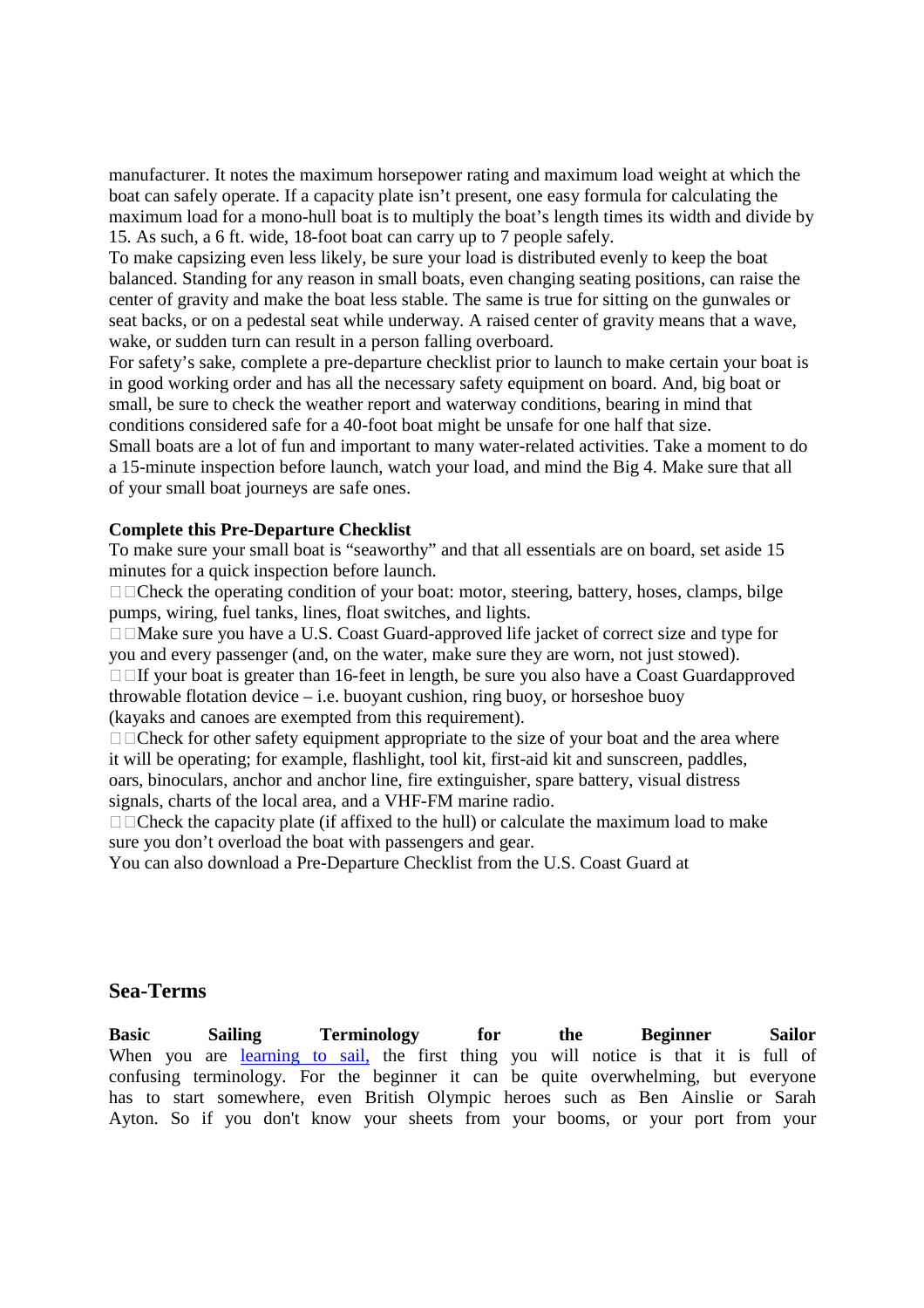starboard, here are some definitions of some of the most common sailing terms. **The Bow and the Aft** The bow is the name given to the forward part of the boat, and the aft is the name given to the back half. However, the aft is slightly more problematic because it is also known as the stern. The bow is important to know because its location directly relates to two of the most important terms in sailing: port and starboard. Port Starboard and Starboard Port refers to the left-hand side of the boat when you are looking forward towards the bow. Starboard is the opposite, referring to the right-hand side of the boat. Beginner sailors often think that it would be easier to use 'left' and 'right', but these could refer to something else whilst out on the water and become confusing. It is important to know these two terms because many sailing rules regarding the rights of way that oncoming boats have refer to them. One common way to remember them is that 'port' has the same amount of letters as 'left', but they will soon roll off the tongue easily. **Windward and Leeward** As you will already know, sailing is intricately linked to the wind and what direction it is coming from. It therefore comes as no surprise that we have our own names to refer to these directions. Windward therefore refers to the direction in which the wind is blowing, and leeward the direction opposite the way the wind is blowing. People tend to confuse these quite a bit to start with, so don't worry if it takes a while to remember them. **The Boom, the Rudder and Sheets**

These are all objects found within a sailing boat. The boom refers to the horizontal pole that connects to the foot of the sail. It moves from side to side to harness the power of the wind, and can be quite dangerous if the sailor is not paying attention to it. The rudder is the flat piece of plastic or wood that is positioned under the boat, and is responsible for steering. It is controlled with a sheet, which is the name given to any rope that is used to control either the boom, the sail or the rudder. Sheets also have different names according to their role, but we won't go into that here. **Tacking and Jibing** These are two of the most common manoeuvres in sailing. Tacking is accomplished

by turning the bow through the wind, allowing the wind to change from one side of the boat to the other, and the boat moves towards an upwind location in a zig-zag manner. Jibing is essentially the opposite of this, and involves turning the stern of the boat through the wind in order to travel downwind. However, the manoeuvre is often a lot quicker and less controlled than tacking, and the quick-moving boom can make it more dangerous.

a-back A sail is a-back when its *forward* surface is acted upon by the wind.

a-baft the hinder part of a ship - behind - thus, *abaft the fore-mast*, means anything between the stern and the more-mast